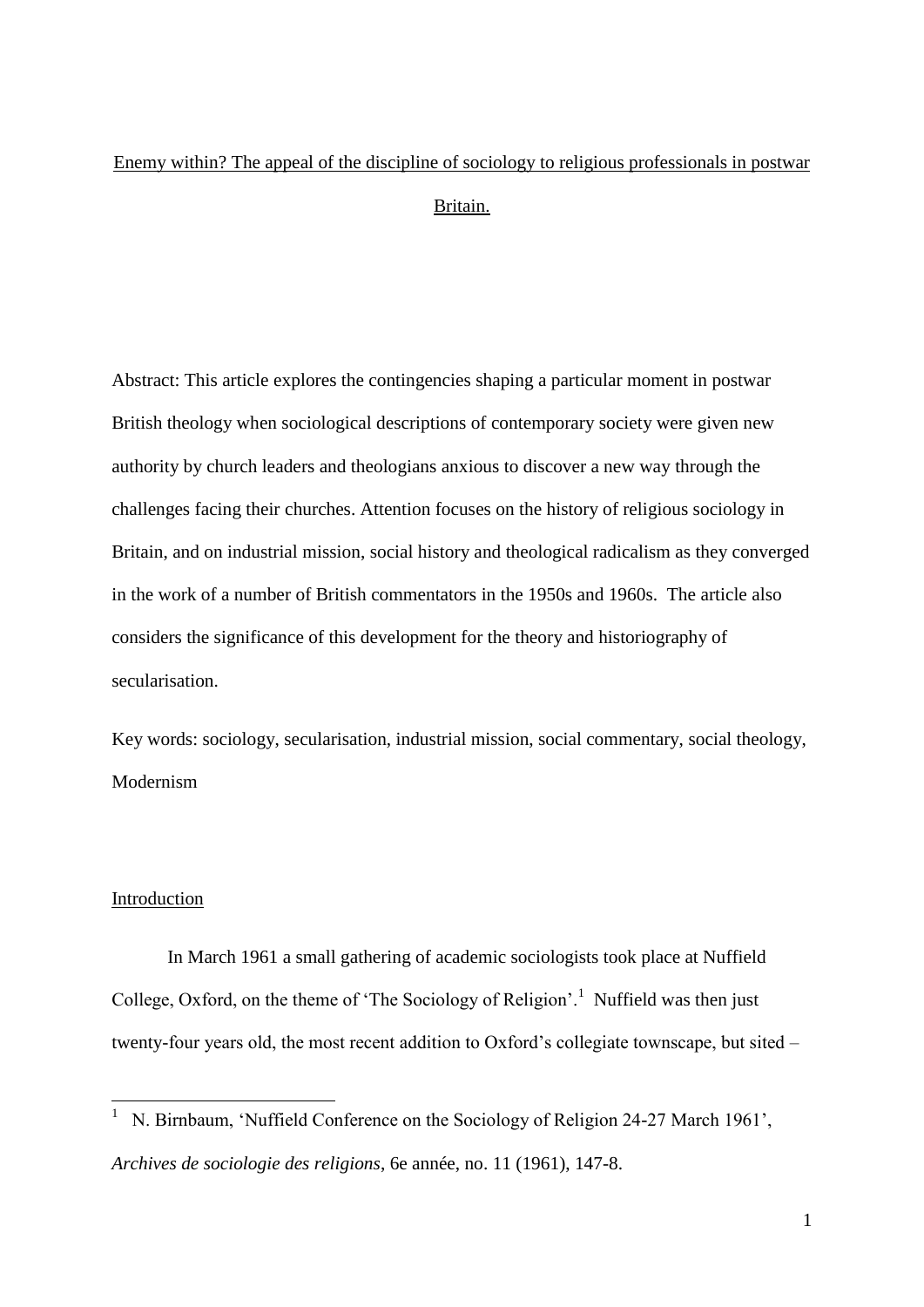appropriately enough for an institution dedicated to the social sciences – out of the medieval city centre, near the railway station. Convened by the radical American sociologist Norman Birnbaum, the conference would probably present a rather unusual profile today – just fourteen men (no women), drawn from Europe and America, but with no less than five religious 'professionals' amongst them. Birnbaum's brief report gives little insight into the discussions which occupied the group over four days, but a sign of their nature is its regret that Gabriel Le Bras was unable to attend. I do not know if Le Bras ever visited Britain, but Britain – or rather the sociological establishment – never took much to Le Bras. The standard accounts of the history of the sociology of religion in Britain almost invariably distance themselves from his 'confessional' approach, calling his work, in the words of Michael Hill, "institutional, Roman Catholic, and…service-oriented", taking the content of theological dogma "as given" rather than "as part of the problem".<sup>2</sup>

'Religious sociology', at least in Le Bras's form, never had much appeal in Britain, condemned as it was by both empirical and theoretical schools of British sociology. This may or may not be related to the much-trumpeted isolationism and 'drearily provincial' nature of British sociology, at least as it was described by the new generation of politicallymotivated social theorists and sociologists who came to the fore in Britain in the  $1960s$ .<sup>3</sup> But it also illustrated different concerns. There was, as we shall see, a strong tradition of social survey in Britain which encompassed the study of religion and presented superficially similar

<sup>2</sup> M. Hill, *A Sociology of Religion* (London: Heinemann, 1973), 9.

<sup>3</sup> The phrase 'drearily provincial' was that of the editor of the *New Left Review*, Perry Anderson, as quoted in J. Rex, 'British Sociology 1960-80 – An Essay', *Social Forces*, 61 (1983), 1003.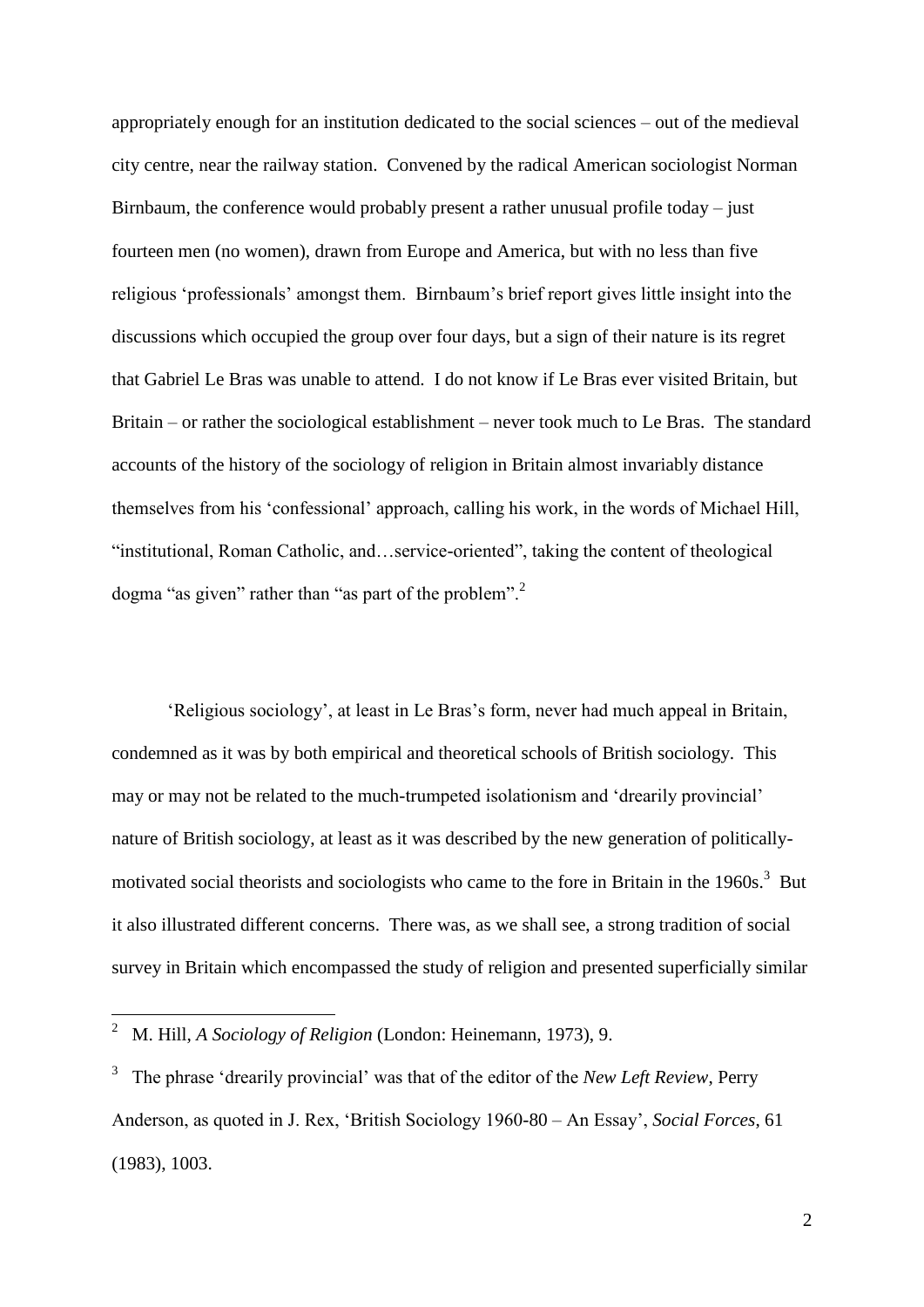sets of concerns to those of Le Bras. This so-called 'empirical' approach was not without its own commitments, and these were almost consciously non-confessional for a very good reason. Already, by the middle of the nineteenth century, at the origins of modern British sociology, British society was both religiously serious and yet religiously pluralist, and riven by sectarian conflict: high levels of churchgoing overall coincided with a fragmentation of British Christianity into 'State' or 'established' churches challenged by a multitude of Protestant dissenting denominations, with further divisions fomented by the growth of Roman Catholicism and strands of virulent anti-Catholicism. All the early forays into comparative religious statistics were controversial. Social commentators largely withdrew from the field of religious controversy in the following century to nurse their wounds.

As a consequence what passed for a British 'sociology of religion' in the immediate post-1945 period, perhaps for a generation or so, was marked by a paradox. On the one hand, the institutional reality of religion in Britain remained powerful and almost omnipresent through the late 1940s into the early 1960s. Constitutionally, Britain remained officially a Christian country, with two 'established' churches, in England and Scotland. The Christian churches were powerful providers of education at primary level. Though available statistics – mostly gathered up in *Churches and Churchgoers* (1977) – do show decline at varying rates from the early twentieth century, nevertheless to a remarkable degree in this period church practice seemed to be holding up reasonably well. $4$  Shifts in key indices such as Easter communicant figures and confirmations (for Anglicans), and in the rites of passage, were

<u>.</u>

<sup>4</sup> R. Currie, A.D. Gilbert & L. Horsley, *Churches and churchgoers: patterns of church growth in the British Isles since 1700* (Oxford: Clarendon, 1977).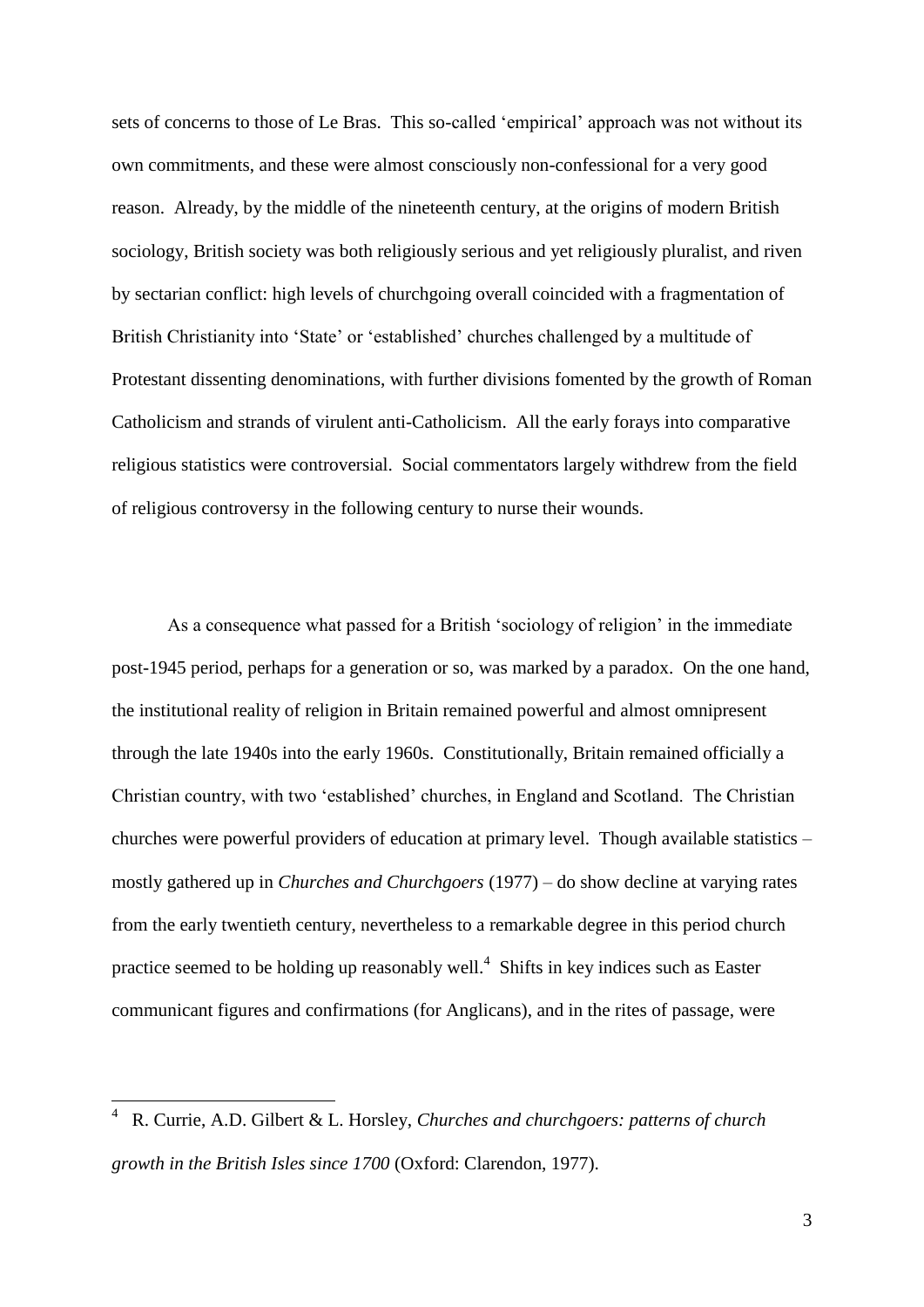mostly minor and could give little hint of the coming religious crisis of the  $1960s$ <sup>5</sup>. Some historians have even gone so far as to speak of a 'revival' of the 1950s, when Anglicanism in particular seemed to achieve a newly-fashionable peak, with famous adherents or converts such as C.S. Lewis, T.S. Eliot, W.H. Auden and Dorothy L. Sayers.<sup>6</sup>

But on the other hand both the British sociological tradition and the broad mass of religious commentary, when they reflected on the position of Christianity in British society, assumed a fateful, inexorable downward trajectory. A report commissioned by the Archbishops of York and Canterbury spoke, in 1945, of a "wide and deep gulf between the Church and the people", and of the "present irrelevance of the Church in the life and thought of the community".<sup>7</sup> This was language familiar to generations of observers of church life in Britain. And it is language backed up by a formidable battery of historians. Even if the recent trend amongst historians has been to question the dominance of the secularisation master-narrative – more on that shortly – nonetheless there is incontrovertible evidence that the churches were losing ground gradually but significantly from the early twentieth century on. Simon Green has written of the 'passing' of Protestant England in the mid-twentieth century – what he calls a "crucial moment in the decline of indigenous religious life", when

<u>.</u>

6 Cf. A. Hastings*, A History of English Christianity 1920-1985* (new edn., 1987, London: Collins, 1986), 444; for a sceptical view, S.J.D. Green, *The Passing of Protestant England. Secularisation and Social Change c.1920-1960* (Cambridge: Cambridge University Press, 2011), 242-72.

7 *Towards the Conversion of England* (London: Church Assembly, 1945), 2-3.

<sup>5</sup> See for example the summary in C.G. Brown, *The Death of Christian Britain. Understanding secularisation 1800-2000* (London: Routledge, 2001), 161-9.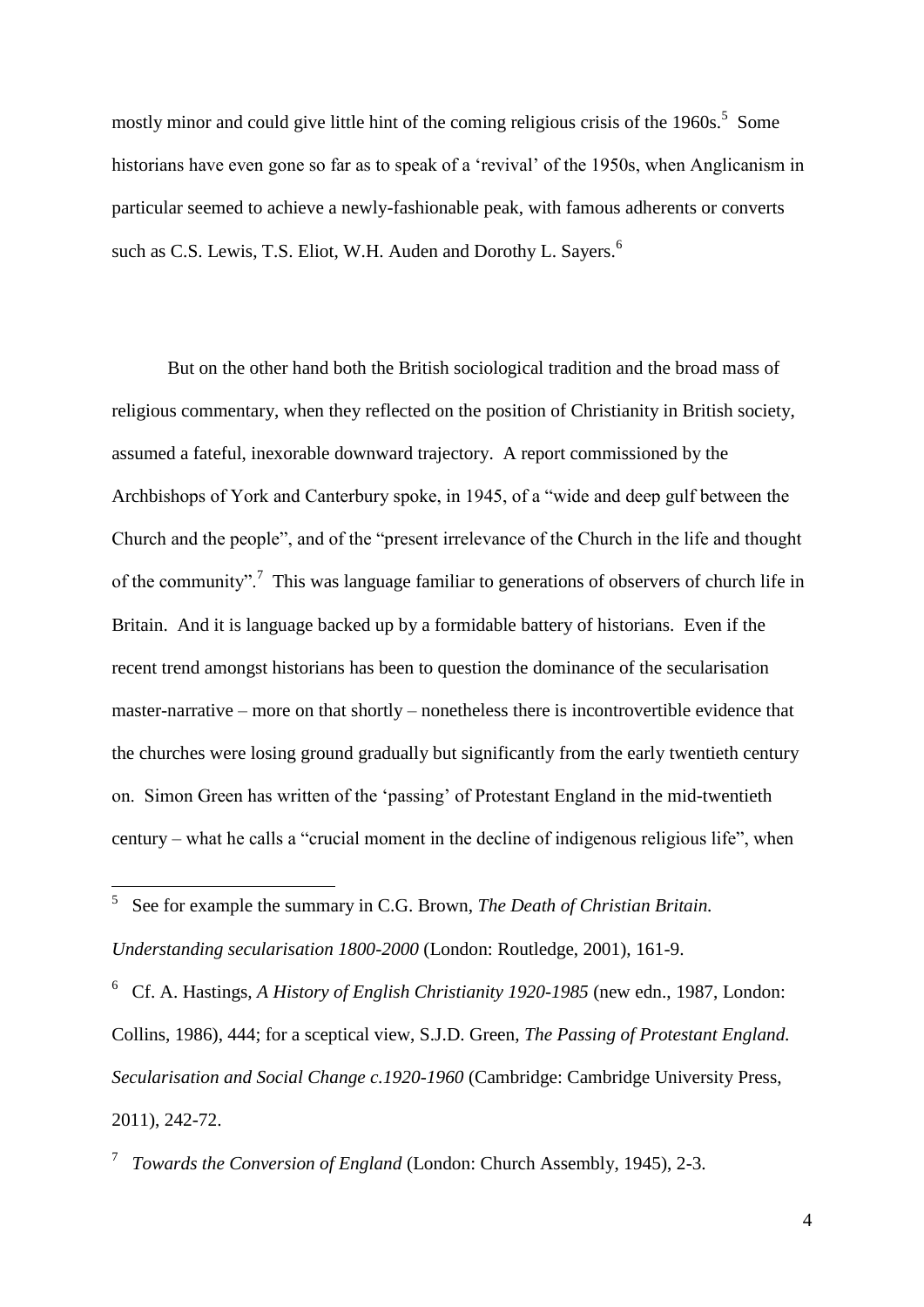the relevant indicators "all point in one, downward, direction".<sup>8</sup> The most detailed study yet of local religious life after 1945 – Ian Jones's study of Birmingham churches – traced clear evidence of decline in the contrasting experience of a younger generation whose gradual disaffection with and withdrawal from the mainstream churches could be identified from at least the late 1950s, if not earlier.<sup>9</sup> And an ongoing research project on religious statistics in modern Britain, by Clive Field at Birmingham University, also returns to the theme of a gradual but perceptible secularisation in the mid-twentieth century, when the free churches were hit especially hard.<sup>10</sup> My own work on South Wales in the twentieth century confirmed this, with near-catastrophic falls in church membership (admittedly from exceptionally high levels) for some of the free churches in the half century up to the  $1950s$ <sup>11</sup>

It is the paradox of an apparently robust institutional church life, offset or undermined by the conviction of decline which we can observe at work in church commentary after the war, and trace in long-term religious trends, that lies behind the argument of this article. I aim to examine the response of church leaders to the perception of institutional decline, and their willingness to resort to social observation and sociological theory to help them think through strategies of revival. These strategies were not, mostly, to work. Inasmuch as

9 I. Jones, *The Local Church and Generational Change in Birmingham 1945-2000* (Woodbridge: Boydell, 2012), 62-9.

<sup>10</sup> C.D. Field, 'Gradualist or Revolutionary Secularization? A Case Study of Religious Belonging in Inter-War Britain, 1918-1939', *Church History and Religious Culture*, 93 (2013), 57-93.

11 J.N. Morris, 'Religion', in C. Williams & A. Croll (eds), *The Gwent County History, 5. The Twentieth Century* (Cardiff: University of Wales Press, 2013), 246.

 8 Green, *Passing*, 33.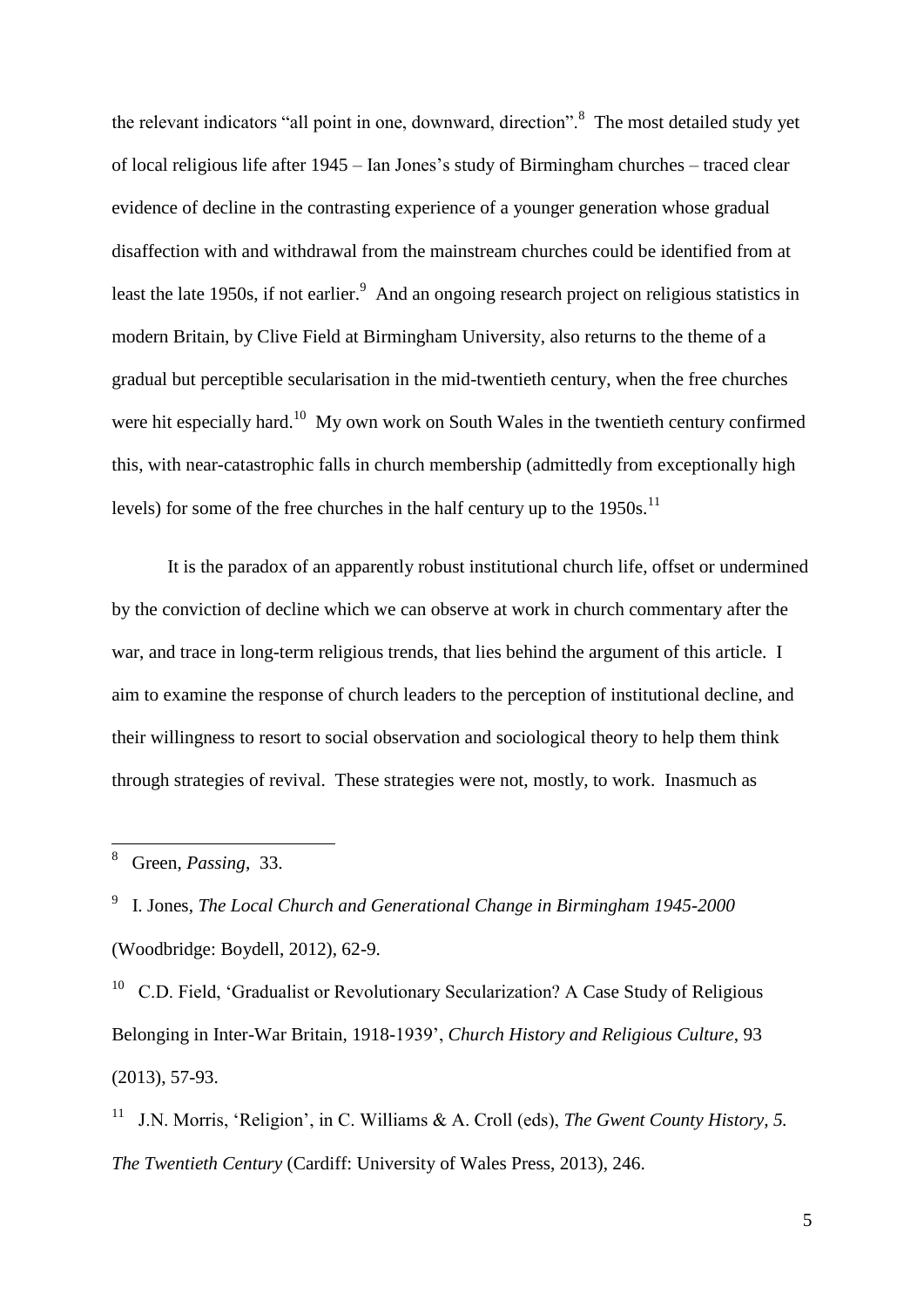revival did come to some British churches in the late twentieth century, it came from unexpected quarters – from immigration, and from a charismatic renewal that was a world away from what the radical theologians of the 1960s envisaged. The article falls into three parts. First, I shall look in closer detail at the emergent sociological tradition in Britain in the twentieth century, in order to consider the nature of its attraction to some clergy. This will require elaboration of a distinction between social commentary and social theology, both of which however overlapped in a particular approach to Christian ethics in Britain which attracted the name 'Christian sociology', and yet which faded quickly after the war in the face of the rise of the secular discipline of sociology. Second, I shall examine the most striking example of an English 'adaptation' to the social analysis of religious change, namely the emergence of industrial mission. Third, and briefly, I shall proceed to sketch what I here call the 'second moment' of English Modernism, when a number of radical theologians, influenced by what they assumed to be the truth embedded in the sociology, came to advocate ambitious programmes of theological and institutional reform. Yet these programmes were to prove themselves illusory and impractical. In this sense, the sociology of religion was indeed an 'enemy within', undermining the churches' own confidence in their historic mission just at a time when they were about to encounter the fiercest period of contraction in their modern history.

#### The sociological tradition in Britain

If religious sociology on the model of Le Bras was not attractive or available to British church people in the mid-twentieth century, what kind of sociology was? Until the expansion of higher education in the 1960s, broadly speaking British sociology was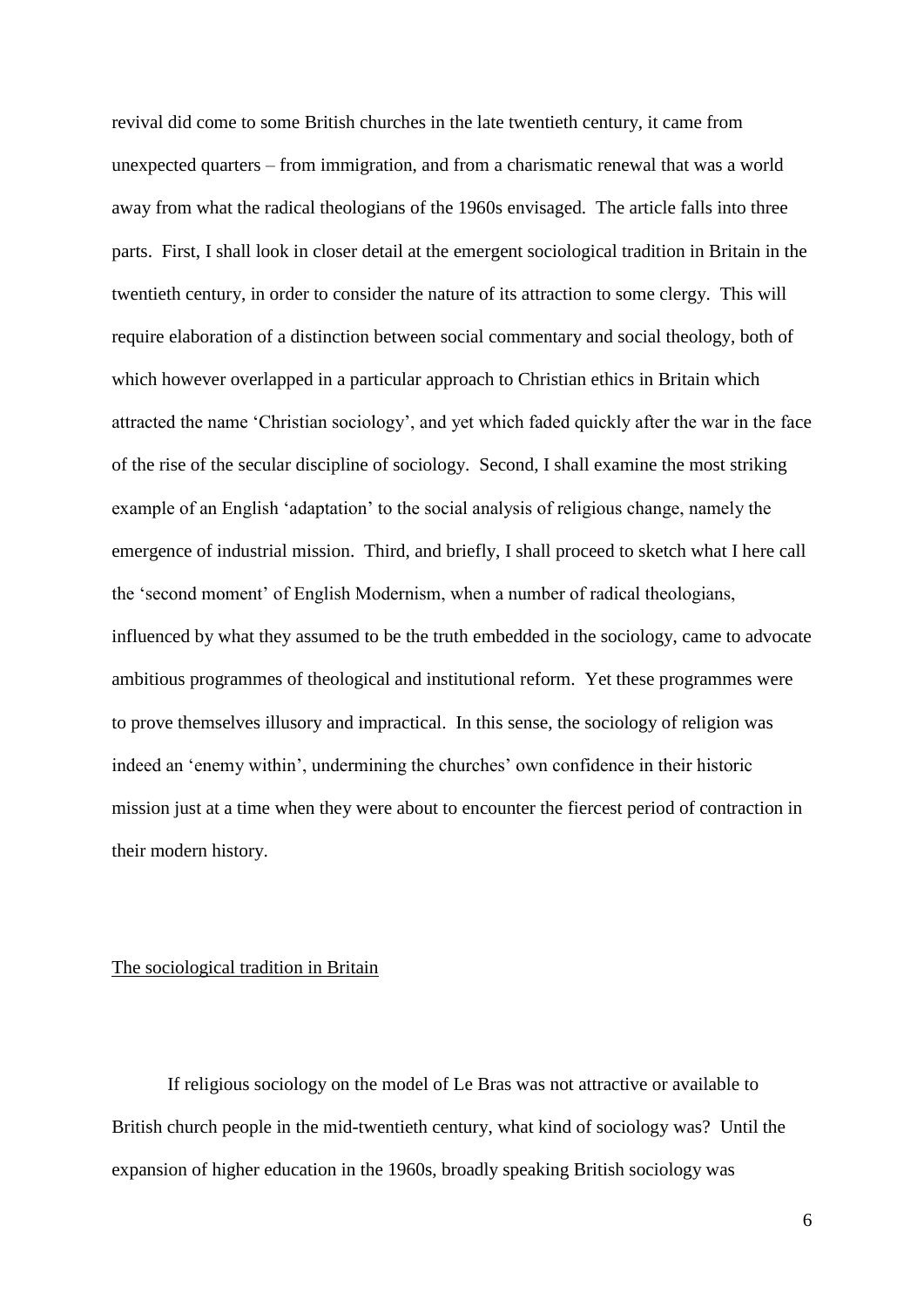dominated by an emphasis on social survey and social commentary, and by a corresponding lack of interest in high theory. It is not without significance that the most commonly-praised contribution British theorists made to Marxism in the late twentieth century was in the field of historical studies (and not social theory), where something like a working school of Marxist historiography, exemplified by people such as Christopher Hill, Eric Hobsbawm and Edward Thompson, exerted a powerful influence on the shape of social history, up to the present.<sup>12</sup> Thompson, notoriously, polemicized engagement with social and critical theory in his *Poverty of Theory* (1978). Even so, these historians were to prove themselves much more persuaded of the merits of theory than were many of their sociological colleagues. Fierce debate was to break out between theorists and, for want of a better term, 'empiricists', after the 'incursion' of Marxism into British sociology from the 1960s on.<sup>13</sup> On one side, even sociologists not otherwise known for high flights of theory, such as Kenneth Thompson, could criticize leading sociologists of religion for their reluctance to grapple with questions of methodology.<sup>14</sup> And on the other, the foremost living British social theorist, Anthony

13 Rex, 'British Sociology', 1003.

14 K.A. Thompson, 'Religion: the British contribution', *British Journal of Sociology*, 41 (1990), 531-5; his prime targets were Roy Wallis and Steve Bruce. Thompson was the author of a Weberian study of the bureaucratic development of the Church of England in the twentieth century: ibid., *Bureaucracy and Church Reform: the Organizational Response of the Church of England to Social Change 1800-1965* (Oxford: Clarendon, 1970).

 12 Cf. H. Kaye, *The British Marxist Historians – an Introductory Analysis* (Cambridge: Polity, 1984).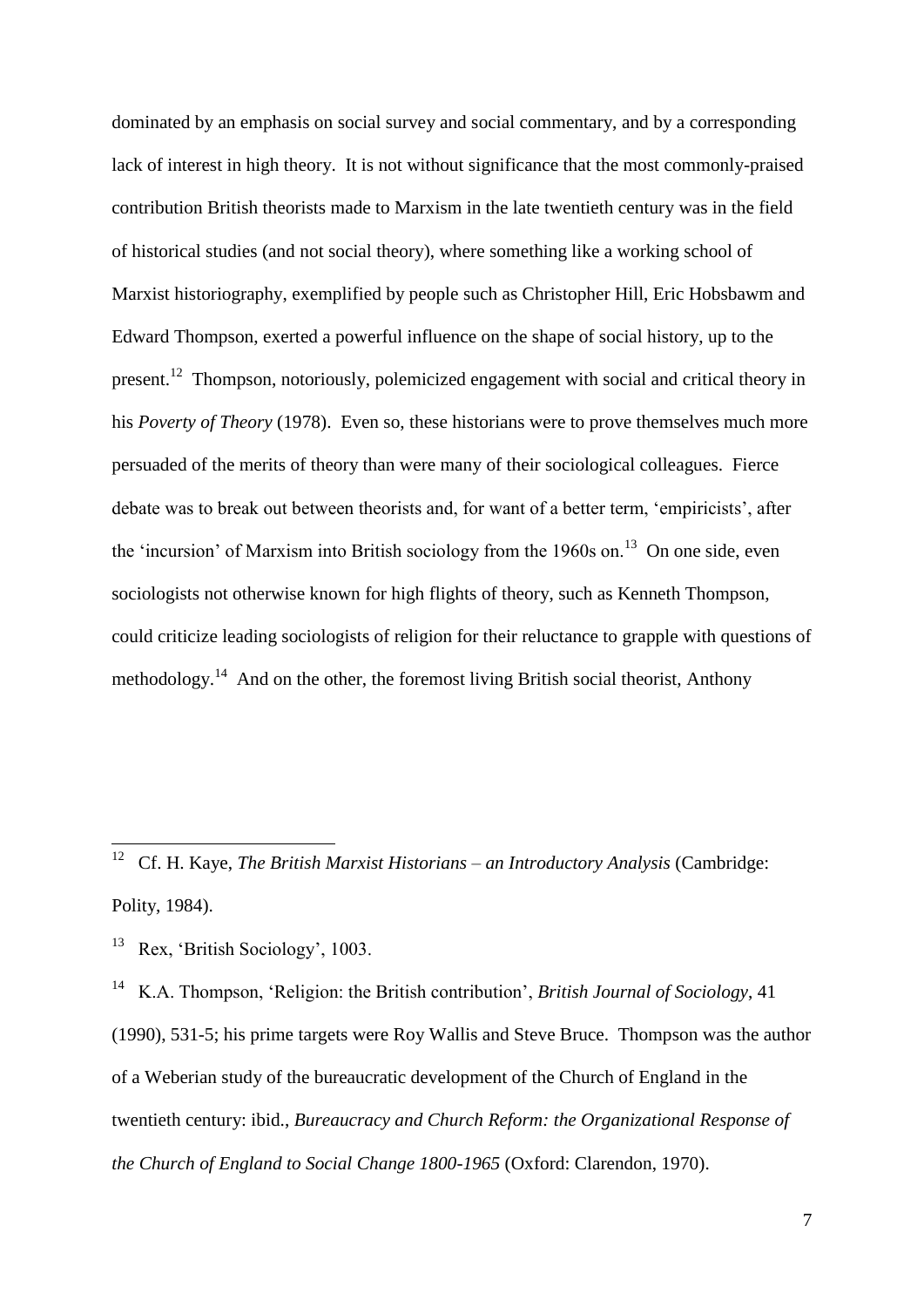Giddens, could find himself condemned as a symptom of sociology's decline for his apparent failure to engage with 'real' social situations.<sup>15</sup>

As far as the sociology of religion in Britain is concerned, the real origins of the discipline lay not so much in the theoretical work of Durkheim, Weber, Tönnies and others, as in the nineteenth-century tradition of social commentary. This was, at first, not systematic or quantitative, so much as personal, observational, and impressionistic. Its most famous instances were Henry Mayhew's *Morning Chronicle* articles on the London labouring poor, gathered up into *London Labour and the London Poor* (1851), and the passionate polemic by the Congregationalist minister, Andrew Mearns, *The Bitter Cry of Outcast London* (1883). Another source, however, was official, namely the great series of Parliamentary reports – the 'Blue Books' – into the health, education, working conditions and habitations of the labouring poor that successive administrations produced in response to political pressure from the 1830s on, including even self-published 'classics' of the genre such as Edwin Chadwick's *The Sanitary Condition of the Labouring Population* (1842).<sup>16</sup> The moral and religious preoccupations of social commentary were fused with the more systematic methodology of the Parliamentary commissions in the great series edited by Charles Booth on *The Life and Labour of the People in London* from 1881 to 1891, which included volumes

<sup>&</sup>lt;sup>15</sup> S. Fuller, 'A Very qualified success: the case of Anthony Giddens and British sociology', *Canadian Journal of Sociology*, 25 (2000), 507-16.

<sup>16</sup> On Chadwick, see S.E. Finer, *The Life and Times of Sir Edwin Chadwick* (London: Methuen, 1952).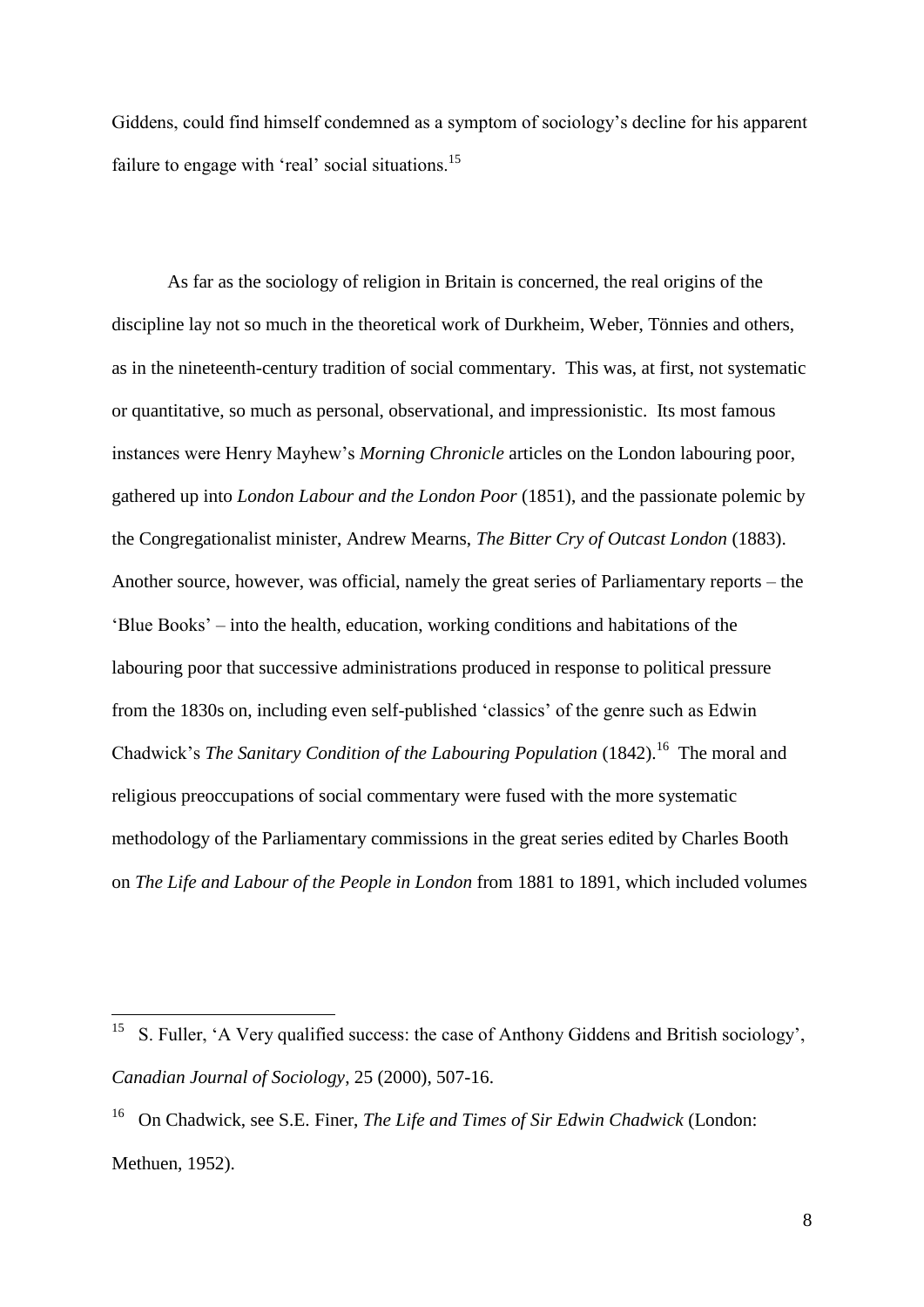on 'Religious Influences'.<sup>17</sup> This was in many ways the first true 'sociology of religion' survey in Britain, though what is significant perhaps is that it was not so much a survey of church life – hence perhaps the reason it largely avoided interdenominational criticism – as of the role churches played in shaping the life of the poor.

Central to this emergent tradition of social commentary was the conviction that churches were failing to adapt to urban and industrial change, failing to attract significant numbers of the labouring poor, and failing to transform the lives of the poor. The paradox I noted above – high religious observance combined with a conviction of failure – was established at the heart of this British 'sociology' of religion very early, then – in the midnineteenth century. Its source – cutting a long story short – was manifold. It lay in part in the observation that churches (especially Anglicanism) often adjusted with difficulty to rapid transitions in demography and the urban landscape.<sup>18</sup> It also lay in the production of new techniques of estimating religious success, and in the development of systematic strategies of surveying church growth attuned to the age of statistics.<sup>19</sup> A third cause, and a surprisingly

18 Cf. A.D. Gilbert, *Religion and Society in Industrial England. Church, Chapel and Social Change 1740-1914* (London: Longmans, 1976), 76-81.

19 This was particularly true of the new fashion for church 'censuses'. There is as yet no comprehensive study of this phenomenon, though there is a very extensive literature indeed on the one 'official' census of church attendance, that of 1851, for which see, for example, K.D.M. Snell & P.S. Ell, *Rival Jerusalems. The Geography of Victorian Religion* (Cambridge: Cambridge University Press, 2000).

 17 Cf. J. Harris, *Unemployment and politics: A study in English social policy, 1886-1914* (Oxford: Clarendon, 1972).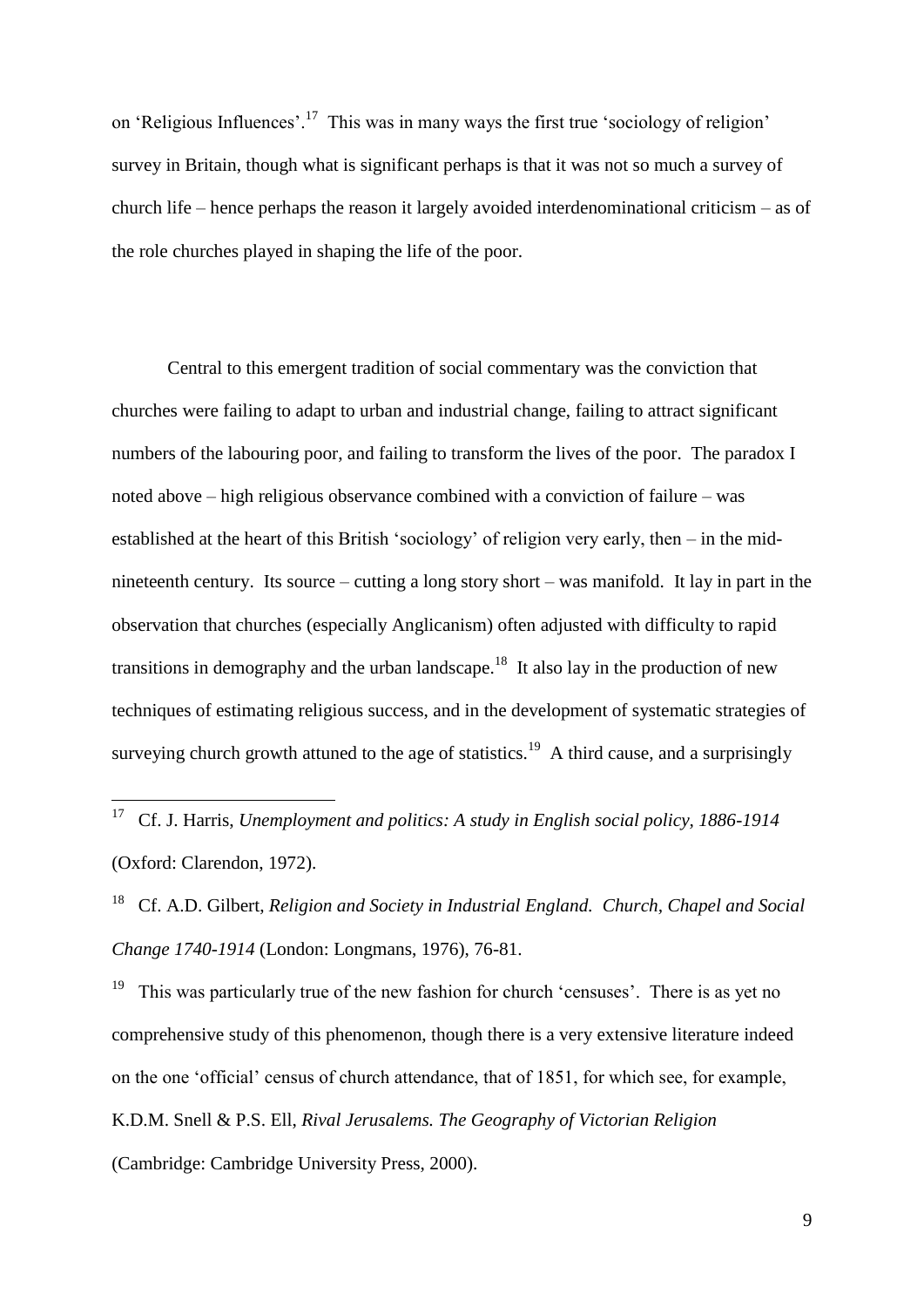neglected one (until recently) was the theological logic of Christian revivalism, which predicated the need for evangelism on the recurrent tendency of human beings to fall away from the standards of belief and practice expected of them, and which therefore projected its own 'secularising' argument as a critical 'other' over and against which it had to strive.<sup>20</sup> In much of the late nineteenth and early twentieth century social commentary, then, we can trace a mournful, pessimistic assessment of the actual influence of the churches, which expressed, *not* the anti-religious assumptions of a materialistic social science, but rather the moral and religious ambitions of an emergent discipline with its roots in the churches. Booth's 'Religious Influences' were absolutely saturated with this moral perception of decline. Just one example will have to suffice. Writing of the inner London district of Battersea, for example, he claimed "the mass of the people [are] indifferent and irresponsive and materialistic to a high degree" and that the "incoming population makes for degradation" so that "not only does religion evoke hardly any response, but its ministers are conscious that the conditions of life are daily growing worse".<sup>21</sup>

Not all commentators were so pessimistic. But even those such as Charles Masterman, whose *Condition of England* (1909) attempted a more panoramic assessment of English society at the beginning of the twentieth century, saw a threat to religion in the

 $\frac{1}{20}$  Cf. J.N. Morris 'Secularization and Religious Experience: Arguments in the Historiography of Modern British Religion', *Historical Journal* (2012), 195-219; also, D. Erdozain, 'The secularisation of sin in the nineteenth century', *Journal of Ecclesiastical History*, 62 (2011), 59-88.

<sup>21</sup> C. Booth, *The Life and Labour of the People in London*, 3<sup>rd</sup> Series: *Religious Influences*, *vol. 5, South-East and South West London* (London: Macmillan, 1902), 165.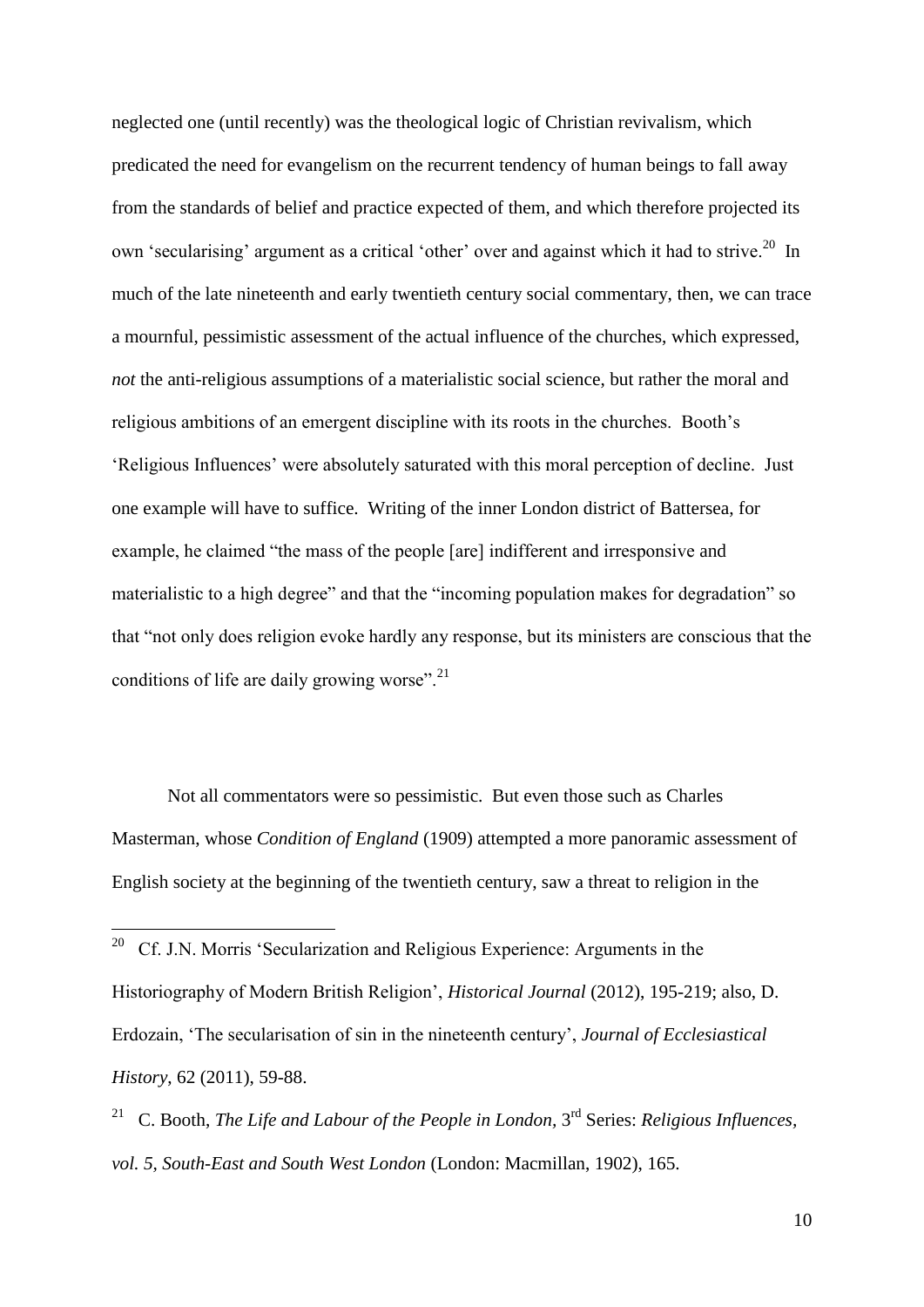growing establishment of apparently 'liberal' values of tolerance and equality. Even as he could assert that the general standard of humanitarian sentiment was "probably higher in the cities than ever before", "present belief in religion" was slowly but steadily "falling from the modern city race". <sup>22</sup> Quoting Booth with evident agreement, Masterman argued that the climate of supernatural fear which had helped to sustain evangelism in the past was fading in the face of modern materialism; the churches laboured steadily on amid "a huge indifference", and even taking into account class and regional variations, this "fading of the background" was evident "amongst all classes of the community and throughout the whole of the modern world".<sup>23</sup> Masterman did not hesitate to use the word "abandonment" in describing the withdrawal of the working classes from church.<sup>24</sup> Another pioneering work of social commentary that referenced Booth, Lady Florence Bell's study of Middlesbrough, noted as a simple fact – without making any of the speculative explanations of Masterman – that nearly three-quarters of the city's population were absent from church on Sunday.<sup>25</sup>

It was this tradition of social commentary which remained central to British sociology right up until the 1960s. It was there, for example, in the repetition of Booth's work by Llewellyn Smith and Bowley at the London School of Economics in the 1930s, though with

 $\frac{1}{22}$ C.F.G. Masterman, *The Condition of England* (London: Methuen, 1909), 266.

<sup>23</sup> Masterman, *Condition of England*, 267-8.

<sup>24</sup> Masterman, *Condition of England*, 272.

<sup>25</sup> F.E.E. Bell, *At the Works. A Study of a Manufacturing Town* (London: Edward Arnold, 1907), 10.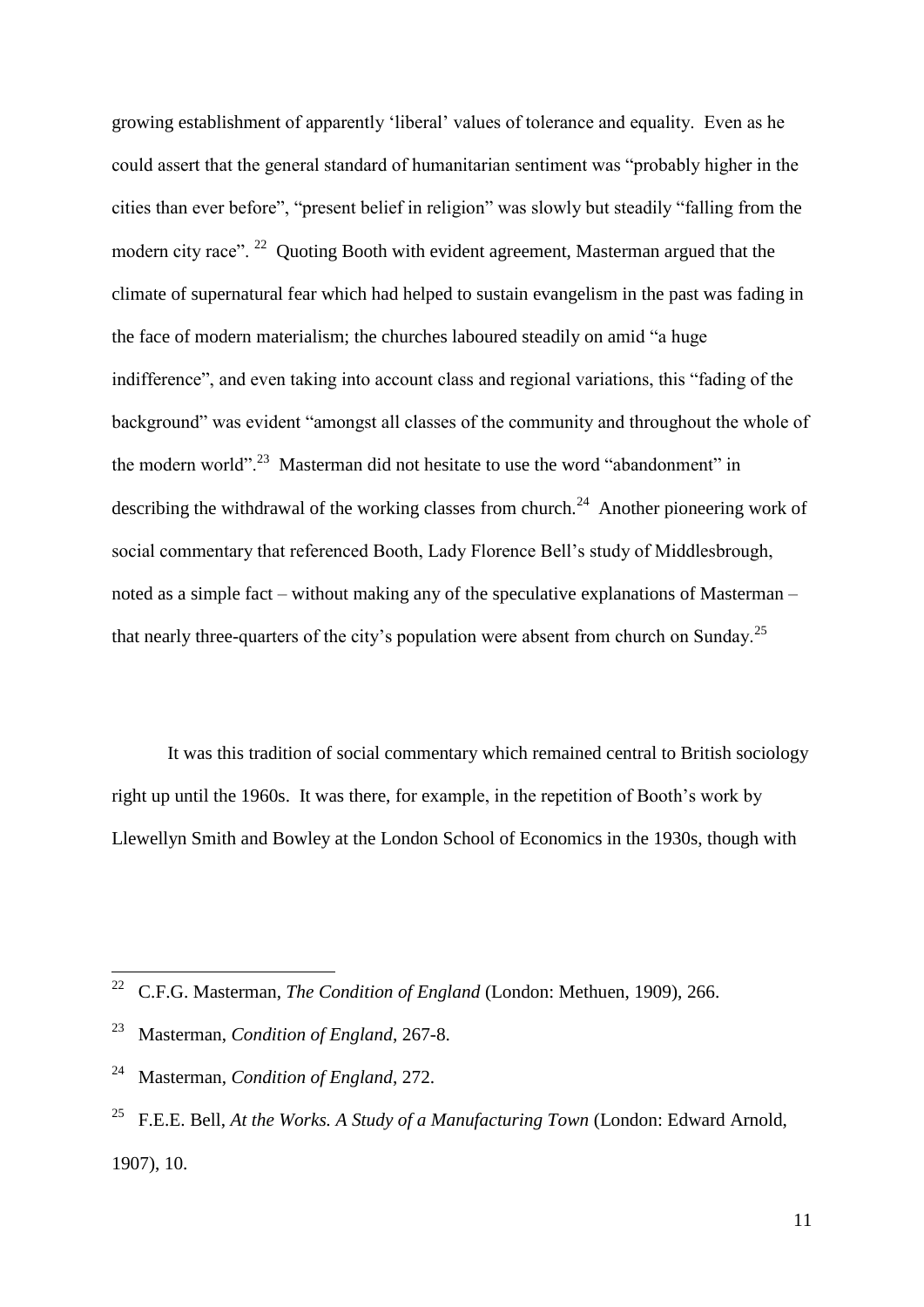little explicit discussion of religious influences.<sup>26</sup> It was there in the work of Mass Observation, the social survey organisation founded in 1937 which gathered data as firstperson testimony on British social life into the  $1960s$ <sup>27</sup> It was there, arguably, in the social commentary of George Orwell, in *Down and Out in Paris and London* (1933), for example, though with little sympathy for the churches. It was there in the work of Geoffrey Gorer, whose studies of English mores, such as *English Life and Character* (1955), were to prove so popular, if ephemeral, in the 1950s and 1960s. It was there most vividly in the work of Seebohm Rowntree, in many ways the natural heir to Charles Booth, whose series of studies of York continued the same preoccupation with the systematic, survey-based study of social life, with an interest in religion. In *English Life and Leisure* (1951), for example, the chapter on religion not only recorded very striking falls in churchgoing in York between 1901 and 1948, but also used a great deal of oral testimony to conclude that the majority of those "outside the Churches, and very likely a majority of the whole population, have…rejected so much of the Christian story as related in the New Testament that no Church could recognize them as Christians at all". <sup>28</sup>

Three points are worth drawing out from this brief excursus on the history of British sociology. First, although many of the works I have mentioned really fall into the genre of

 $\frac{1}{26}$  Cf. H. Llewellyn Smith & A.L. Bowley, *The New Survey of London Life and Labour* (9 vols., London: King, 1930-5); see also R.A. Kent, *A History of British Empirical Sociology* (London: Gower, 1981).

<sup>27</sup> See N. Hubble, *Mass Observation and Everyday Life* (Basingstoke: Palgrave, 2006).

<sup>28</sup> B. Seebohm Rowntree & G.R. Lavers, *English Life and Leisure. A Social Study* (London: Longmans, 1951), 354-5; see also Green, *Passing*, 66-7.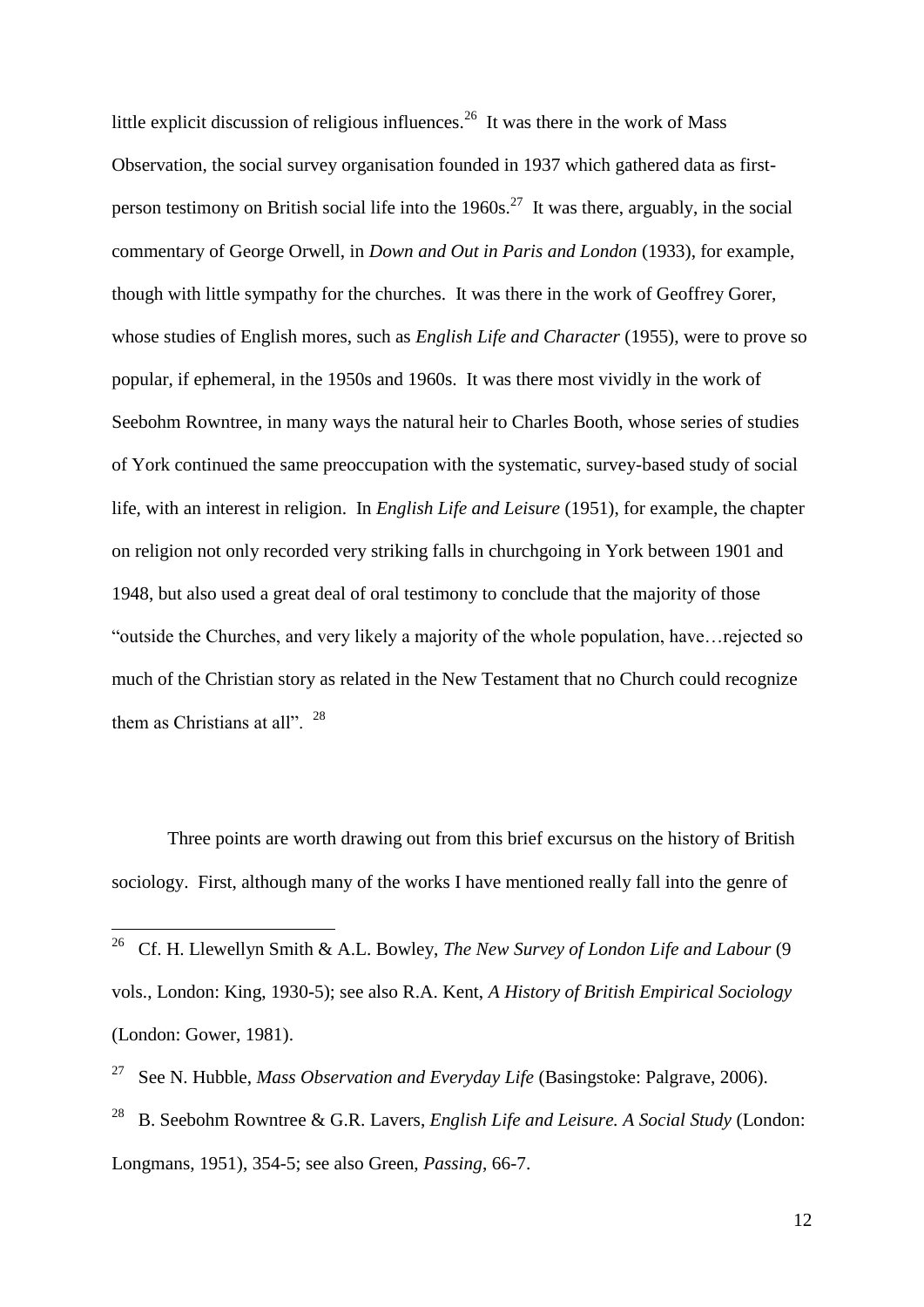social commentary, in their more systematic embodiments – Booth, Rowntree, Mass Observation, amongst others – they helped to establish a tradition of sociologically-informed comment that characterised sociology as it was known and read by a relatively wide public, including of course religious professionals. In this sense, it was the closest one could come, by the 1940s and 1950s, to the religious sociology of Le Bras, even though it was a tradition or genre that had not itself developed a systematic methodology for studying religion. But in this more inchoate or fluid form, nonetheless, it did embed and project a certain reading of the relationship of Christianity to modern society, and one that for the most part accepted what was later to be called the 'secularisation meta-narrative'. To put it bluntly, British social commentary in the mid-twentieth century schooled clergy, theologians and church leaders, amongst others, in a largely pessimistic reading of the place of Christianity in the modern world, and thus laid much of the groundwork for the subsequent flourishing of radical proposals and experiments for religious reform and renewal in the following decades. And yet, whilst justified to some degree by the available data on church membership and attendance, this regretful narrative of religion in the modern world also exaggerated Christianity's failure, and in turn missed countervailing influences that were to complicate the status of religion in Britain over the next half century.

Second, this tradition of social commentary should be distinguished from a separate if sometimes related tradition of social theology that, from early in the twentieth century, began to attract the title of 'Christian sociology'. The roots of this lay partly in the work of nineteenth-century Anglican Christian Socialists such as F.D. Maurice and Charles Kingsley, and were developed in a 'second wave' of Christian Socialism in the hands of church leaders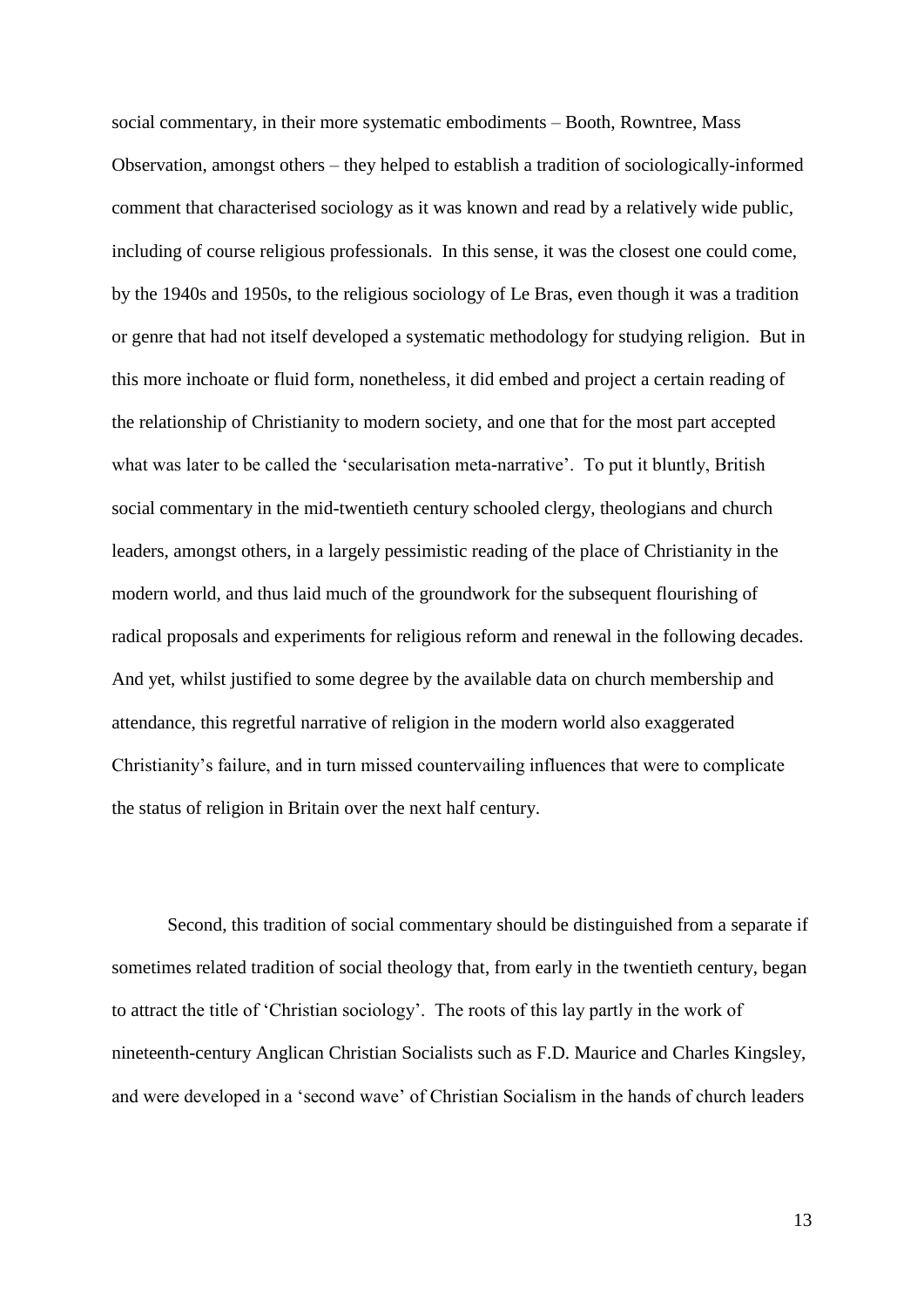and theologians such as Stewart Headlam, Charles Gore and Henry Scott Holland.<sup>29</sup> The phrase itself was widely in use by the late nineteenth century, with appeals for the development of a 'Christian sociology' almost routine at church conferences.<sup>30</sup> What did it mean? It was applied primarily in the sense of a specific approach to social ethics, and was therefore a prescriptive theological 'discipline' rather than a descriptive or analytical one. It implied an interpretation of Christian faith that emphasized the broadest social appeal and sense of social responsibility, aimed particularly at deepening the Church's ministry amongst the labouring poor, but which did not flinch from advocating collective solutions to urban poverty, rather than the more conventional forms of philanthropy. This was the sense in which it was taken up particularly by a group of writers between the wars called the 'Christendom Group'. For twenty years from 1925 the ideal of 'Christian Sociology' was propagated through a 'house' journal, *Christendom*, and through books, pamphlets, articles and speeches by its leading figures, who included the Anglican priest Vigo Demant (1893- 1983) and the layman Maurice Reckitt  $(1888-1980).$ <sup>31</sup> But it was also influential on a broader stream of Anglican thought, stretching to encompass that most prominent of mid-century Anglicans, William Temple (1881-1944).

 29 Cf. J.N. Morris, *F.D. Maurice and the Crisis of Christian Authority* (Oxford: OUP, 2005); P.D'A. Jones, *The Christian Socialist Revival 1877-1914: Religion, Class and Social Conscience in Late Victorian England* (Princeton: Princeton University Press, 1968). <sup>30</sup> Cf. the account of Bishop Alexander of Derry's speech to the Wolverhampton Church Congress in *The Times*, 6 October 1887.

<sup>31</sup> Cf. V.A. Demant, *God, Man and Society. An Introduction to Christian Sociology* (London: SCM, 1933); also, D. Lyon, 'The Idea of a Christian Sociology: Some Historical Precedents and Current Concerns', *Sociological Analysis*, 44 (1983), 227-42.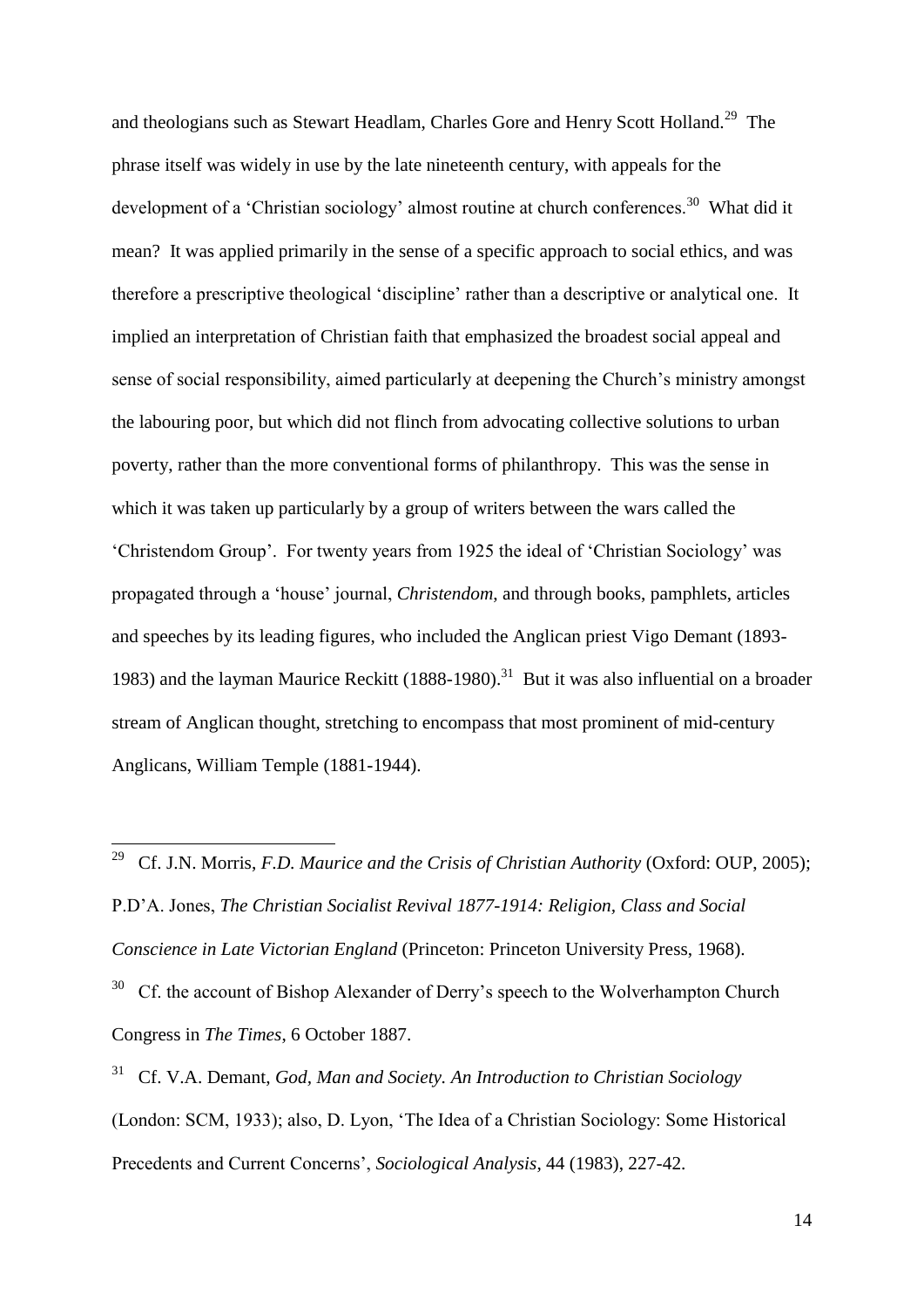Whilst strictly a sub-branch of theology, nonetheless Christian sociology drew upon the insights of the tradition of social commentary I have described. Demant, for example, went so far in 1944 as to label the present situation of British society as "post-Christian", having largely lost "the doctrine and feeling upon which the results [of the Christian outlook] have been reared".<sup>32</sup> Indeed the term 'secular society', like 'secularisation', was already widely in use in much like its modern sense by the late nineteenth and early twentieth century.<sup>33</sup> In the work of the Christendom Group one can thus already see the main outlines of the understanding of the 'secular society', and of 'secularisation', that was to come to the fore in the post-war period. Unlike many of the radical theologians of the 1960s, however, the Christendom Group's view of the 'secular society' was essentially negative, produced not in order to advocate a radically secularised concept of faith and the Church, but to reassert programmes of evangelisation and social action that a later generation would come to regard as conservative. This was evident also in the writing of the moderate High Churchman and historian, Roger Lloyd, whose work straddled both the inter-war and post-war periods, and whose history of *The Church of England in the Twentieth Century* underwent several reprints and two major extensions after the appearance of its first volume in1946. Lloyd drew on both social commentary – Masterman, Bell, and Booth – and Christian sociology to construct a scathing picture of the growing materialism of the early twentieth century ("the Church…had to break the loyalty commonly devoted to these new and powerful gods which

<sup>32</sup> V.A. Demant, *Theology of Society. More Essays in Christian Polity* (London: Faber, 1947), 45.

<sup>33</sup> Cf. C.F. Rogers, 'Sociology and Pastoral Theology', in *The Economic Review*, 21 (1911), 41.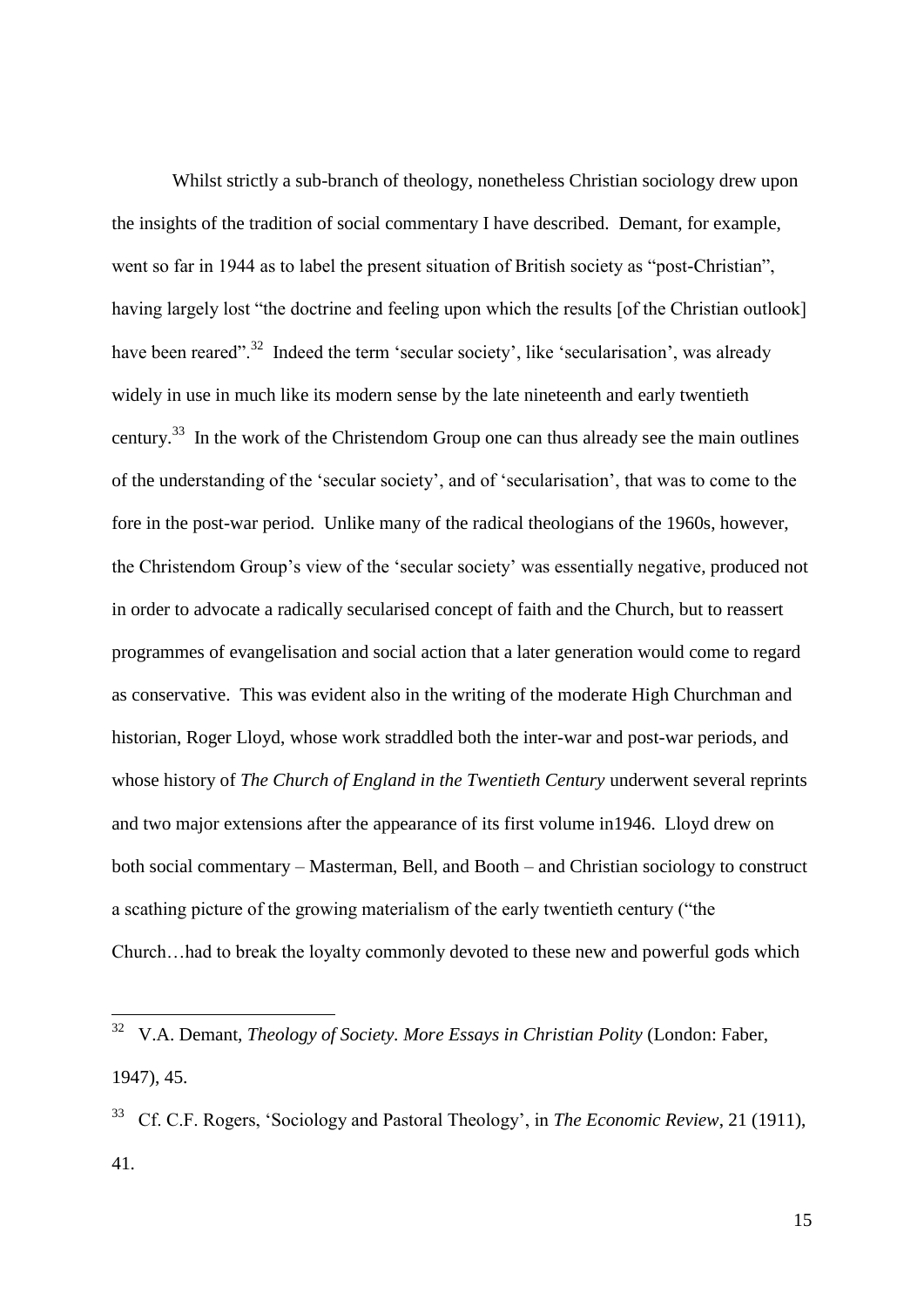could not save"), and to describe the task of the Church along lines evocative of Demant and the Christendom Group.<sup>34</sup> In *The Church and the Artisan Today* (1952) Lloyd began his analysis of the missionary imperatives of contemporary society with "the most urgent of all the Church's many problems", which was that "the most numerous class in the nation seems on the whole to be quite impervious to all efforts to bring it to worship God".<sup>35</sup>

Third, and ironically, the startling changes in the nature of British sociology as a theoretical discipline in the 1960s, which accompanied the foundation of new departments of sociology in the new universities, and the 'incursion' of Marxism, alongside other theoretical perspectives, themselves assumed the essential truth of the meta-narrative of secularisation, and took that as the primary subject of investigation in the matter of religion. Whilst jettisoning much of the social commentary tradition in the search for a 'purer' sociology, then, the sub-discipline of the sociology of religion as it emerged in Britain in the 1960s moved decisively away from, not towards, the tradition of Le Bras. Its leading figure was Bryan Wilson, who epitomized the hard-edged theorist of secularisation; his *Religion in Secular Society* (1966) became perhaps the most influential statement. He disclaimed any particular theoretical orientation, but merely to be recording and describing a fact.<sup>36</sup> The disavowal was not altogether convincing, however. It was implicitly criticised by David

<sup>34</sup> R. Lloyd, *The Church of England in the Twentieth Century*, I (1946), 49; II (1950), 102-5.

<sup>35</sup> R. Lloyd, *The Church and the Artisan Today* (London: Longmans, 1952), 1.

<sup>36</sup> "The concept of secularization is not employed in any ideological sense, neither to applaud its occurrence, nor to deplore it": B.R. Wilson, *Religion in Secular Society. A Sociological Comment* (new edn., Harmondsworth: Penguin, 1969), 11.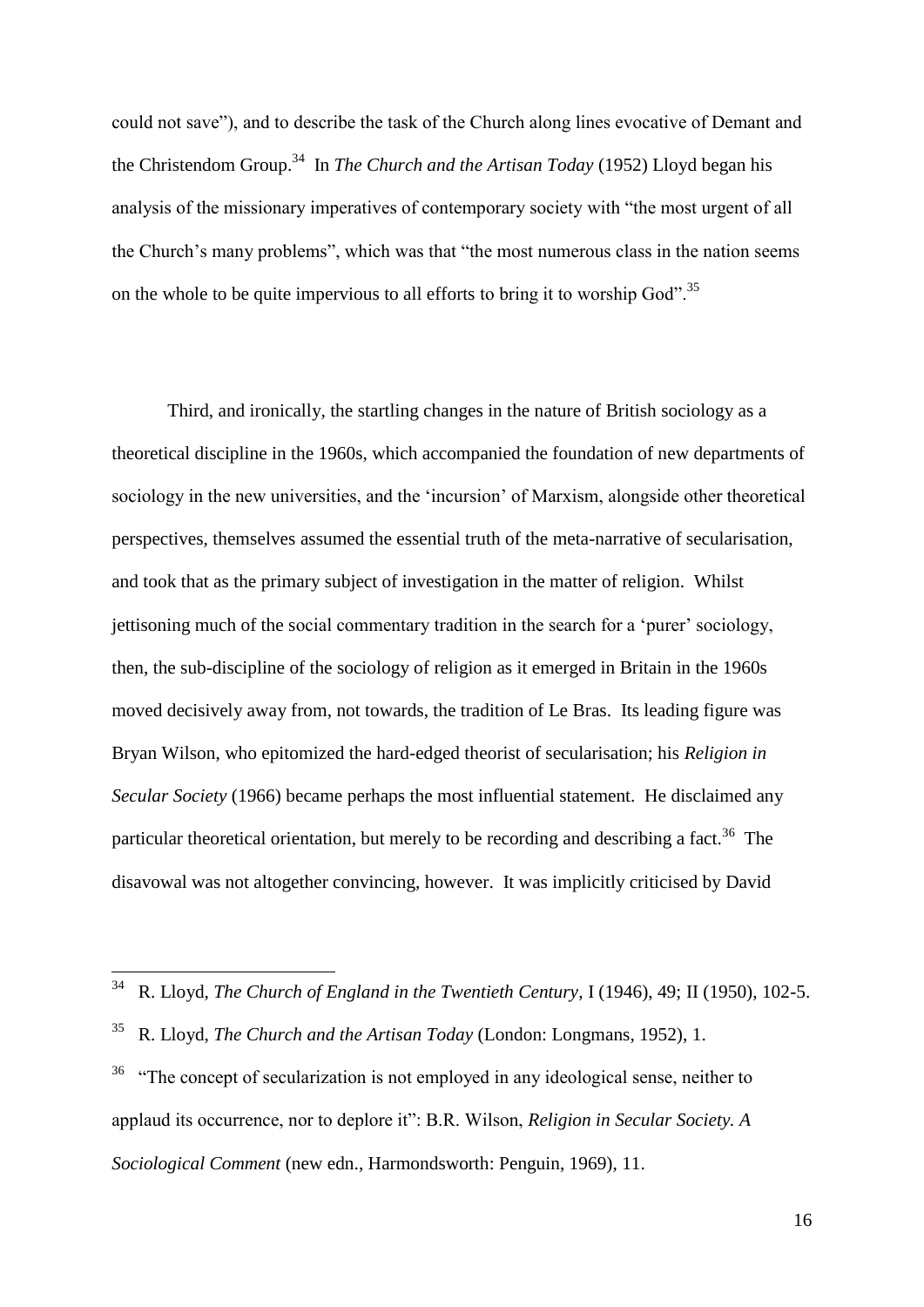Martin, another influential observer of contemporary religious trends.<sup>37</sup> Moreover what was to come closest to continental religious sociology was to be, not British sociology of religion as such, but an important strand of the new social history of religion which emerged in the 1960s and 1970s, in the hands of scholars such as Hugh McLeod. McLeod's *Class and Religion in the Late Victorian City* (1974) was the first truly systematic study of churchgoing and religious practice in Victorian Britain, undertaking a close analysis of contrasting social classes and neighbourhoods in London.<sup>38</sup> It was to be followed in the ensuing decades by a steadily lengthening list of case studies, too many to be enumerated here. As one commentator was to put it in 1987, comparing America and Britain, "Historical sociology flourishes in both [countries]…In Britain, however, nearly all the practitioners call themselves historians".<sup>39</sup>

# Ted Wickham and Industrial Mission

<u>.</u>

37 Cf. D. Martin, 'Towards eliminating the concept of Secularization', in J. Gould (ed.), *The Penguin Survey of the Social Sciences* (Harmondsworth: Penguin, 1965), 169-82; in a later essay, Martin speaks of the 'ideological contamination' of the concept of secularization by authors such as Wilson (for whom, nevertheless, he generally has evinced great respect): ibid., *The Future of Christianity. Reflections on Violence and Democracy, Religion and Secularization* (Farnham: Ashgate, 2011), 26.

38 D.H. McLeod, *Class and Religion in the Late Victorian City* (London: Croom Helm, 1974).

<sup>39</sup> C. Calhoun, 'History and Sociology in Britain. A Review Article', *Comparative Studies in Society and History*, 29 (1987), 615.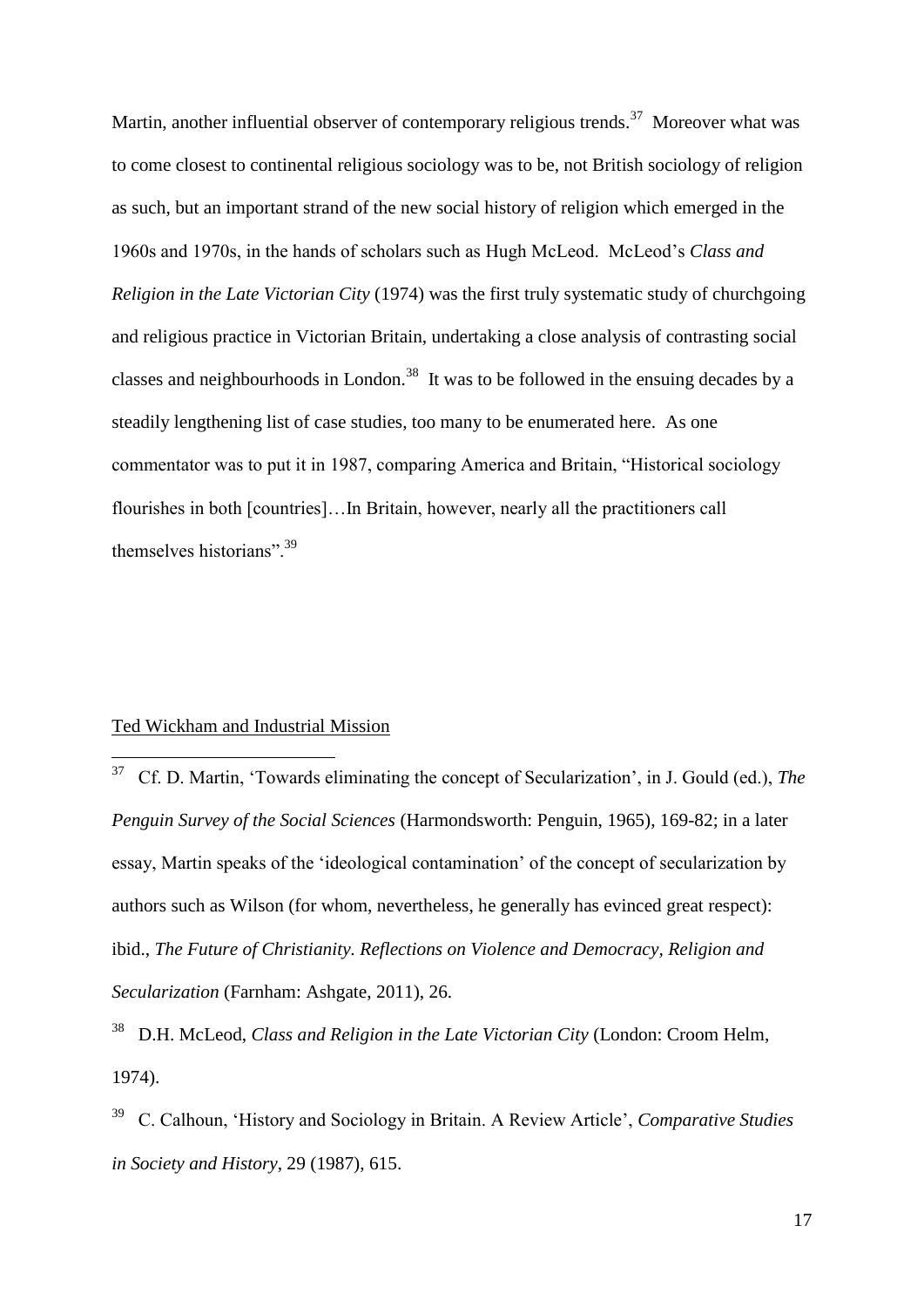I turn now to consider more closely the implications of all this for the influence of the sociology of religion on theologians and church leaders in the third quarter of the twentieth century. In this section I am going to look briefly at the most famous and possibly most influential application and development of the tradition of social commentary I have sketched, namely Ted Wickham and the foundation of Industrial Mission. In the next and final section I will proceed to widen out the analysis somewhat, and to look at the broader ecclesial implications in the 1960s and 1970s.

Ted Wickham was an Anglican priest, born into a humble London family, who was to pursue a distinct ministerial career as the foremost advocate of industrial mission. A protégé of Leslie Hunter, bishop of Sheffield and in his own way a pioneer of ministry to industry and the industrial working class, Wickham was steeped in the British traditions of social commentary and Anglican social theology, as well as in social theory and continental theology.<sup>40</sup> He was also influenced by the French worker priest movement, and especially the Mission de France. His most famous book by far was a highly original study of the interaction of the churches and industrial society in Sheffield, *Church and People in an Industrial City* (1957). There Wickham combined both historical statistics and effective quotation from social and religious commentary to conclude that "[f]rom the emergence of the industrial towns in the eighteenth century, the working class…have been outside the churches"; or, as he put it forcefully elsewhere, it was not that the churches had lost the

<u>.</u>

<sup>40</sup> There is no biography; biographical details are from A. Jowett, 'Edward Ralph Wickham (1911-1994)', *ODNB*.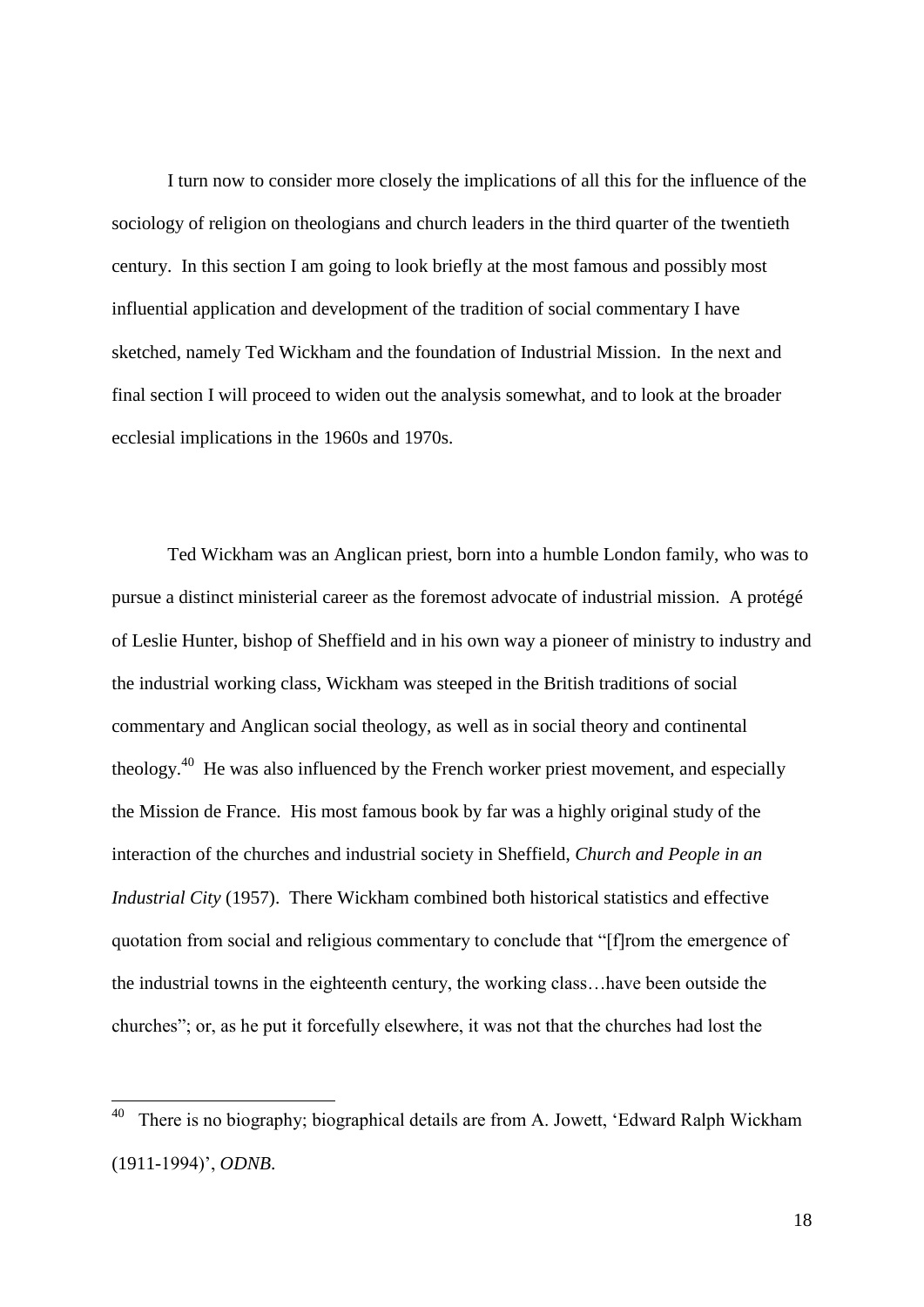working class, but that "they have never had them".<sup>41</sup> He was prepared to acknowledge that the second half of the nineteenth century were years of 'religious boom', but they were followed, in the first half of the twentieth century, by what he called the years of 'decline and fall': if he could regret the tendency of churchmen to bewail the decline of the churches ("there are few themes so tiresome and profitless"), nevertheless his aspiration was to subject a trend he assumed to be true to a "sound and dispassionate analysis".<sup>42</sup>

*Church and People* went through several reprintings, and rapidly acquired the status almost of a 'classic' of modern religious history. The most extraordinarily diverse range of scholars praised its careful use of historical data, and assumed the essential truth of its interpretation. It was compared by Desroche, for example, in *Archives de Sociologie des Religions*, to the work of Le Bras himself and his school, and described as reaching, remarkably given the difference of nation and circumstance, virtually identical conclusions about the relation of church and industrial society.<sup>43</sup> Yet we also find it routinely praised in the work of church historians of the 1960s and  $70s<sup>44</sup>$ . It straddled remarkably well, for a time,

44 Cf. K.S. Inglis, *The Churches and the Working Classes in Victorian England* (London: Routledge, 1963), 326-7; E. R. Norman, *Church and Society in England 1770-1970. A Historical Study* (Oxford: Clarendon, 1976), 463.

 $\frac{1}{41}$  E.R. Wickham, *Church and People in an Industrial City* (London: Lutterworth, 1957), 14; ibid., *Encounter with Modern Society* (London: Lutterworth, 1964), p. 35. For a historical critique, see J.N. Morris, 'Church and People Thirty-Three Years on: A Historical Critique', *Theology*, 94 (1991), 92-101.

<sup>42</sup> Wickham, *Church and People*, 166.

<sup>43</sup> H.D[esroche], review, in *Archives de Sociologie des Religions*, VI (1958), 197.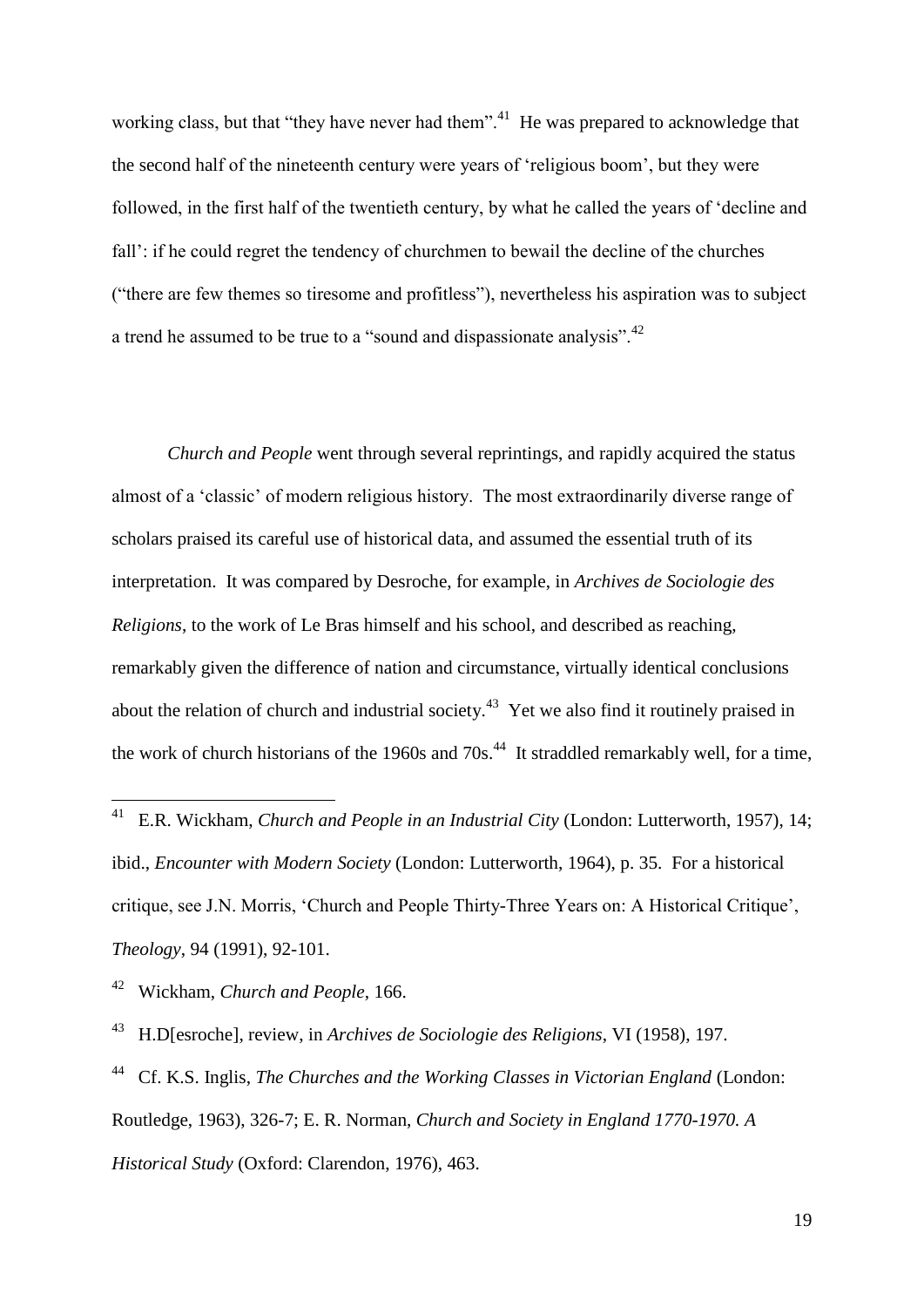the double context of social history and church reflection on contemporary society. Its historical methods and conclusions are widely disputed now, however.<sup>45</sup> We have already seen the 'predisposition' to a pessimistic view that Wickham would have imbibed from many of the authors he read, as well as from his pastoral experience of religious alienation in Sheffield. It is hardly surprising, then, that he tended to read his sources teleologically, turning even evidence for church growth into a sign of religious hubris. The shadow of crisis hangs over the whole narrative of the book. Admittedly he did recognize the efforts made by the churches in the second half of the nineteenth century, and even cited evidence from a local church attendance census in 1881 which showed churches keeping pace with population growth: "the 1881 figures…do in fact represent a vast body of church- and chapel-goers that...add up to a substantial proportion of the population in the churches".<sup>46</sup> Nonetheless the inroads churches made into securing regular attendance in this period were not allowed to dent his confidence that the churches 'had never had' the working class. Nor could his considerable sympathy for the 'prophets', the tradition of Anglican social theology he traced back through Temple to Charles Gore and beyond, prevent him from asserting, with a touch of acknowledged exaggeration, that "in terms of effective consequence, it adds up to... nothing!"<sup>47</sup> In this way, Wickham projected a chasm between his analysis of the situation of the Church, and the efforts of preceding generations.

 45 Cf. M.A. Smith, *Religion in Industrial Society. Oldham and Saddleworth 1740-1865* (Oxford: Clarendon, 1994), pp. 2-3.

<sup>46</sup> Wickham, *Church and People*, 148.

<sup>47</sup> Wickham, *Church and People*, 240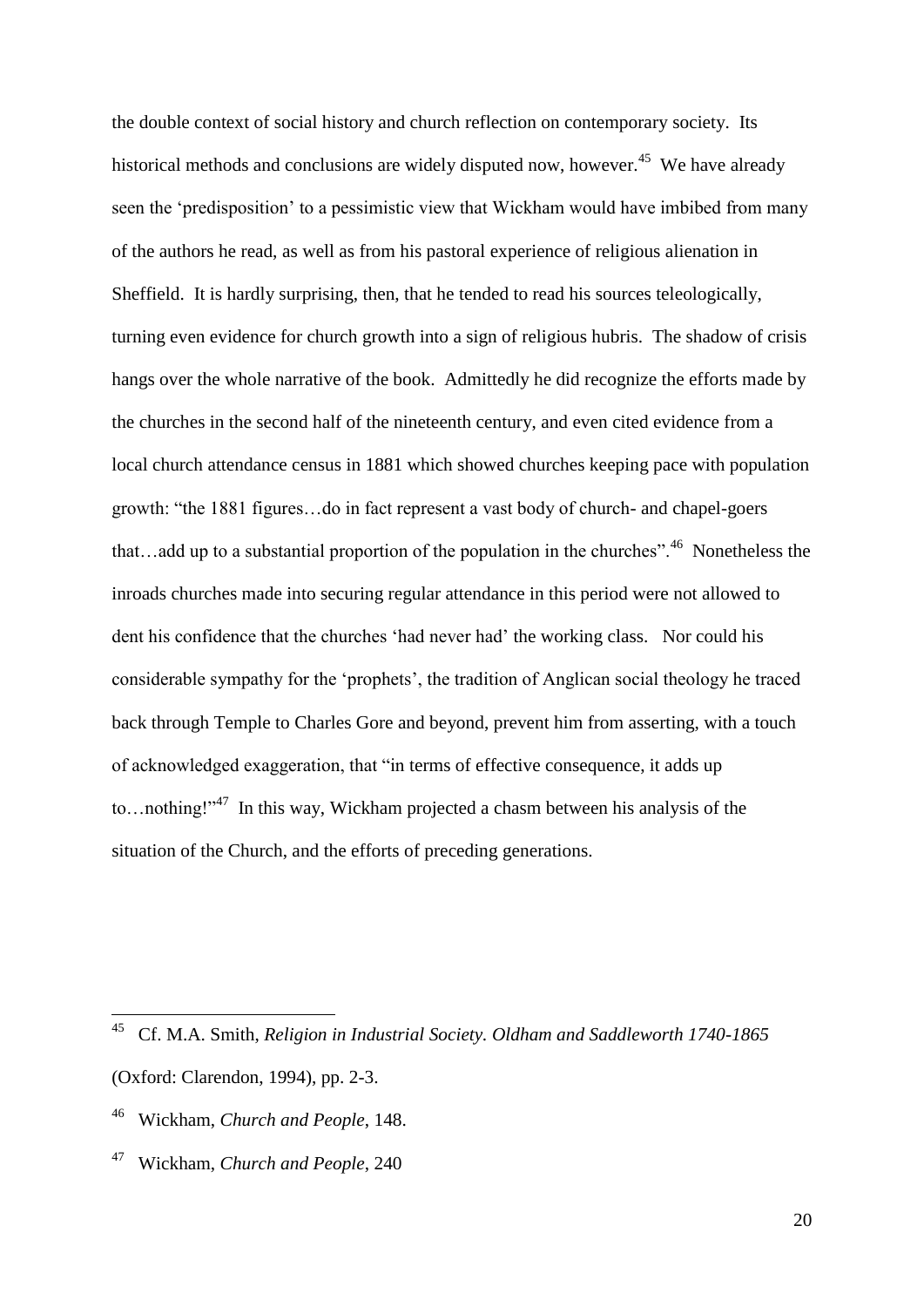The significance of Wickham's work was particularly registered in the growth of industrial mission. There were precedents, represented in the nineteenth century in part by the Settlement movement, and in the twentieth century by William Temple and by the Industrial Christian Fellowship. But industrial mission in Wickham's eyes was much more than a means for studying the problems of modern society; rather, it represented a mission strategy, an attempt to produce new, more effective ways of reaching out to industrial workers and their families, but going out to mix with them and work amongst them in their workplaces, rather than expecting them to come to the churches from which they were alienated. Appointed as diocesan missioner to industry in the diocese of Sheffield in 1944 – the same year as the foundation of the Mission de Paris – in time Wickham's work came to encompass attempts to explore new ways of encouraging vocations to the priesthood from working men.<sup>48</sup> Wickham himself, however, resisted the comparison with the worker priest movement in France, to the disappointment of a number of more radical voices within the Church of England, and on surprising grounds: the worker priests movement, he claimed, reflected a more serious class divide than existed in Britain, and a greater hostility to organized religion than was true in Britain, for, as Wickham claimed, "the stain of the Churches runs widely over British society if thinly, even into groups that have been historically estranged from them".<sup>49</sup> The addition of assistant missioners created a team in Sheffield, and a model of industrial mission that was to be followed widely across Britain

<sup>48</sup> Cf. J. Mantle, *Britain's First Worker Priests: Radical Ministry in a Post-War Setting* (London: SCM, 2000).

<sup>49</sup> Cf. D.L. Edwards (ed.), *Priests and Workers. An Anglo-French Discussion* (London: SCM, 1961); J. Rowe, *Priests and Workers. A Rejoinder* (London: DLT, 1965), citing ER. Wickham, 16.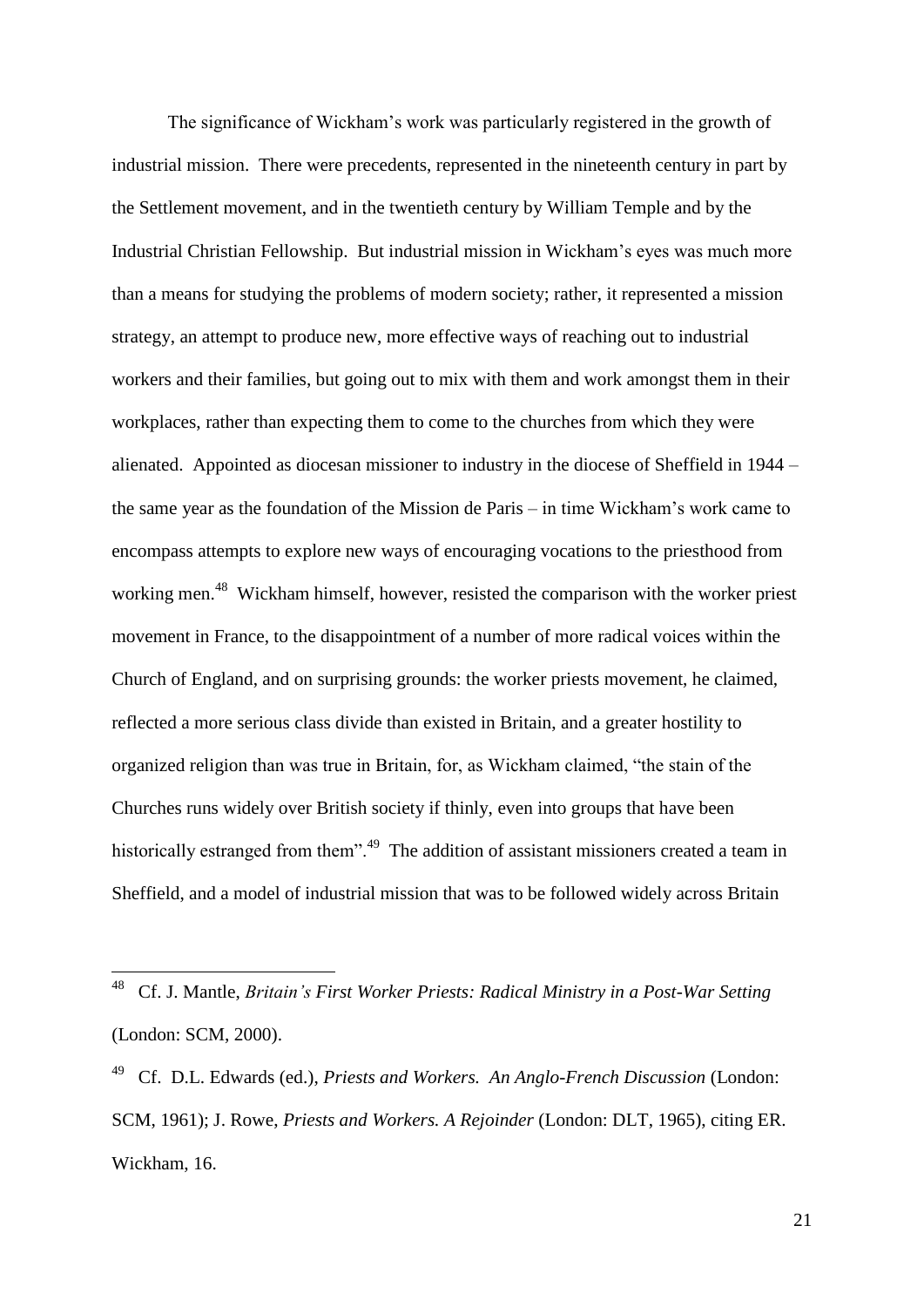over the next four decades.<sup>50</sup> By the 1960s, most dioceses of the Church of England had industrial chaplains of some sort or other, and most major cities had an industrial mission, usually organized on ecumenical lines, the best-known perhaps being the South London Industrial Mission.<sup>51</sup> Industrial mission appeared, for a time, to be a creative and forwardlooking response to social change, until the rapid contraction of British manufacturing industry in the 1980s and 1990s attenuated its primary constituency and eventually evacuated it of a convincing rationale. Most missions and their associated posts disappeared in the 1990s and 2000s, or mutated into other forms of mission engagement. Wickham himself thought that industrial mission had been tamed and diluted by episcopal intervention long before then, however.  $52$ 

In a recent doctoral thesis, as yet unpublished in its entirety, Sam Brewitt-Taylor has recast the conventional reading of Wickham's work, seeing it not so much as an exercise in historical study as in radical theology.<sup>53</sup> As Brewitt-Taylor points out, Wickham was profoundly influenced by the then common interpretation – now much disputed – of Bonhoeffer's advocacy of a 'religionless Christianity', a religion suited to a modern humanity

52 Mantle, *Britain's First Worker Priests*, 87-92.

1

53 S. Brewitt-Taylor, '"Christian Radicalism" in the Church of England, 1957-70', unpub. DPhil. thesis, University of Oxford, 2012.

<sup>50</sup> Cf. M. Northcott, *The church and secularisation : urban industrial mission in north east England* (Frankfurt am Main: Lang, 1989); also P. Bagshaw, *The church beyond the church : Sheffield Industrial Mission, 1944-1994* (Sheffield: Industrial Mission in Yorkshire, 1994).

<sup>51</sup> Cf. M.N.A. Torry, 'The development of the practice and theology of the South London Industrial Mission', unpub. PhD thesis, University of London, 1990.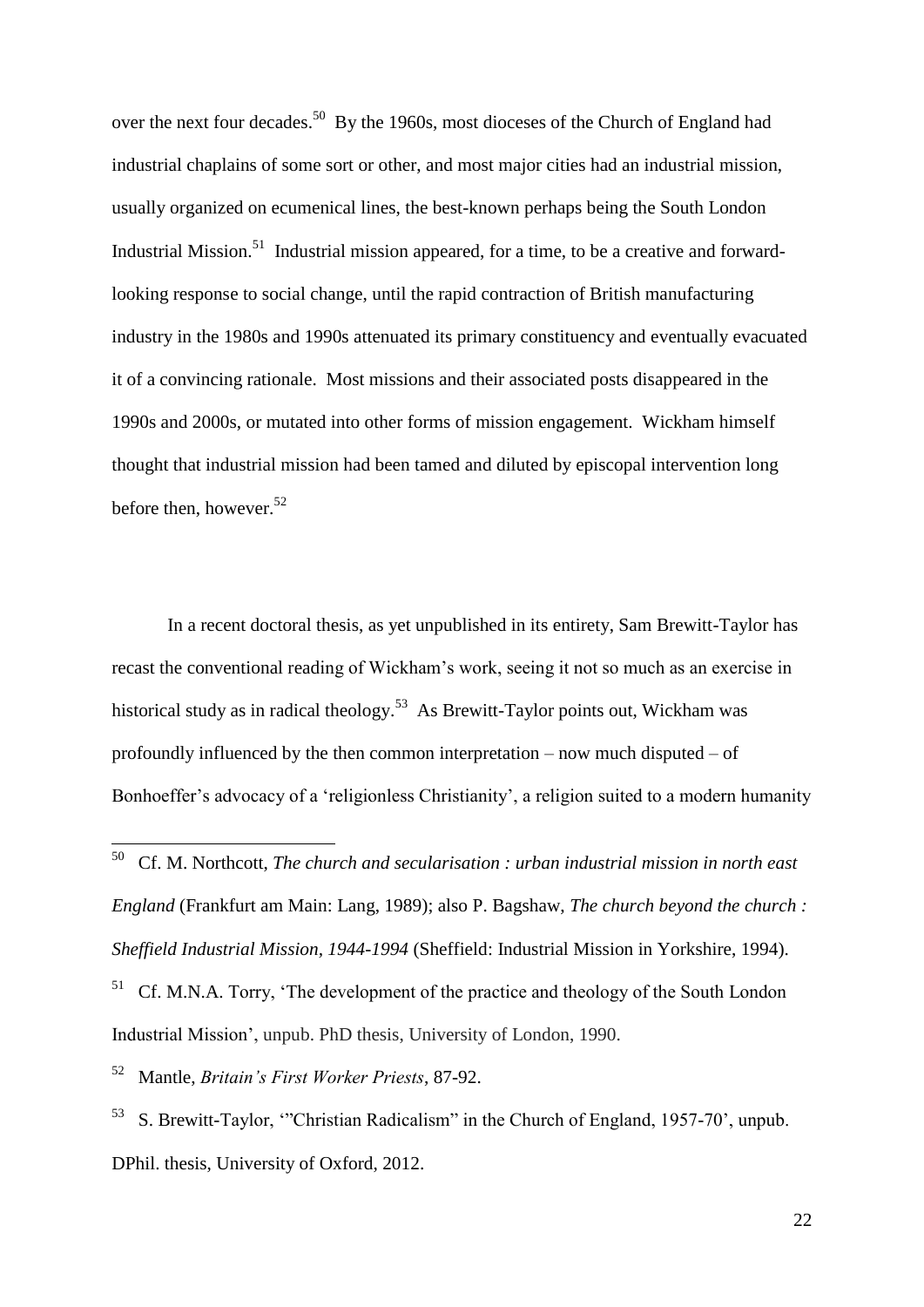'come of age', and which therefore predicated a plea for a radical reform of Christianity for the new epoch on the assumption that the 'old epoch' was rapidly passing away.<sup>54</sup> Brewitt-Taylor argues that the idea of a 'secular society' was, in effect, invented by radical theologians in the 1950s and 1960s, following on from Bonhoeffer, Tillich and others, and assumed a harder, "totalizing discourse of secularization"; it appeared suddenly in the 1960s, having been advocated by a Church liberal intelligentsia for some years: "As the 1950s drew to a close, such highly pessimistic assessments of the prospects for traditional Christianity proliferated in the theologically liberal and the theologically radical sections of the Church".<sup>55</sup> This is certainly a startling, fresh examination of Wickham's intellectual context; previous commentators have downplayed or entirely overlooked the theological radicalism subserved by Wickham's version of historical sociology.<sup>56</sup> Brewitt-Taylor broadens out Wickham's work decisively into an interpretation that makes much more sense of the theological stream into which it passed, and on which it exercised such influence. But there is a degree of overstatement here. His argument is that the 'secularization' language used by Christian radicals in the 1960s owed nothing to nineteenth-century usage, but was *sui generis*. 57 This is surely an unnecessary exaggeration of the argument. It neglects both the influence of the religiously pessimistic vision of British social commentary and the embedded assumptions about a 'secular society' that can be traced through much of the work of the

55 Brewitt-Taylor, 'The Invention of a "Secular Society"?', 337-8.

56 This dimension is missing, for example, from Morris, 'Church and People Thirty-Three Years On'.

57 Brewitt-Taylor, '"Christian Radicalism"', 145-6.

<u>.</u>

<sup>54</sup> S. Brewitt-Taylor, 'The Invention of a "Secular Society"? Christianity and the Sudden Appearance of Secularization Discourses in the British National Media, 1961-4', *Twentieth Century British History*, 24 (2013), 337.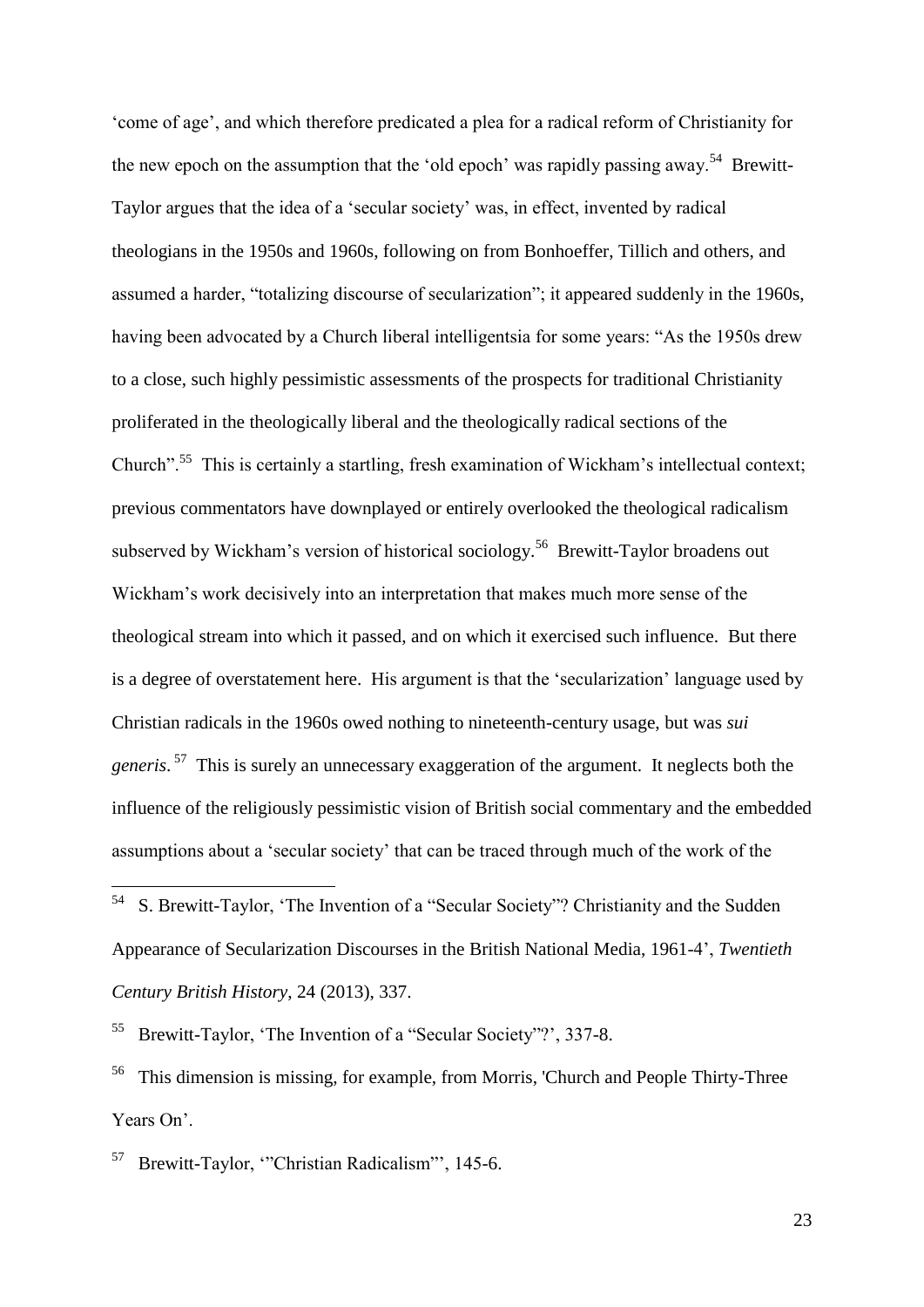Christendom Group, amongst others, and its forebears much earlier in the century. It also ignores the very presence of the language of 'secular society' and 'secularisation' which can be detected at work in various media from at least half a century earlier or more. To say as much is not to discount Brewitt-Taylor's reconfiguring of the theological interpretation of Wickham, however. The historical sociology, or rather religious sociology, which Wickham considered he was writing entirely complemented his radical theological vision, even as it distorted and over-simplified its description of the history of British religion.

#### The 'second moment' of English Modernism

<u>.</u>

In the final section of this article, I want to set Wickham's work briefly alongside that of a number of other Anglican writers in the 1960s and 1970s, whose writing demonstrates to what ends this British 'sociology of religion' could be put. Brewitt-Taylor argues that the 'Christian radicalism' of the 1960s owed little to the earlier, aborted phase of Anglican Modernism, but rather stemmed from the influence of continental authors, and in particular Bonhoeffer and Paul Tillich, whose *Shaking of the Foundations* (1949) was, for a time, a key text in the religious evolution of a number of radical voices who were to play an important part in church arguments in the 1960s.<sup>58</sup> This is probably right, in the genealogical sense at least: that earlier phase of radicalism, associated with names such as Hastings Rashdall and H.D.A Major, though it survived in institutional form in Ripon Hall, a theological college near Oxford, and in the journal *Modern Churchman*, nevertheless had long ceded theological

<sup>58</sup> Brewitt-Taylor, '"Christian Radicals"', 100-1; John Robinson made this assertion of himself, in *Honest to God* (London: SCM, 1963), 21-2.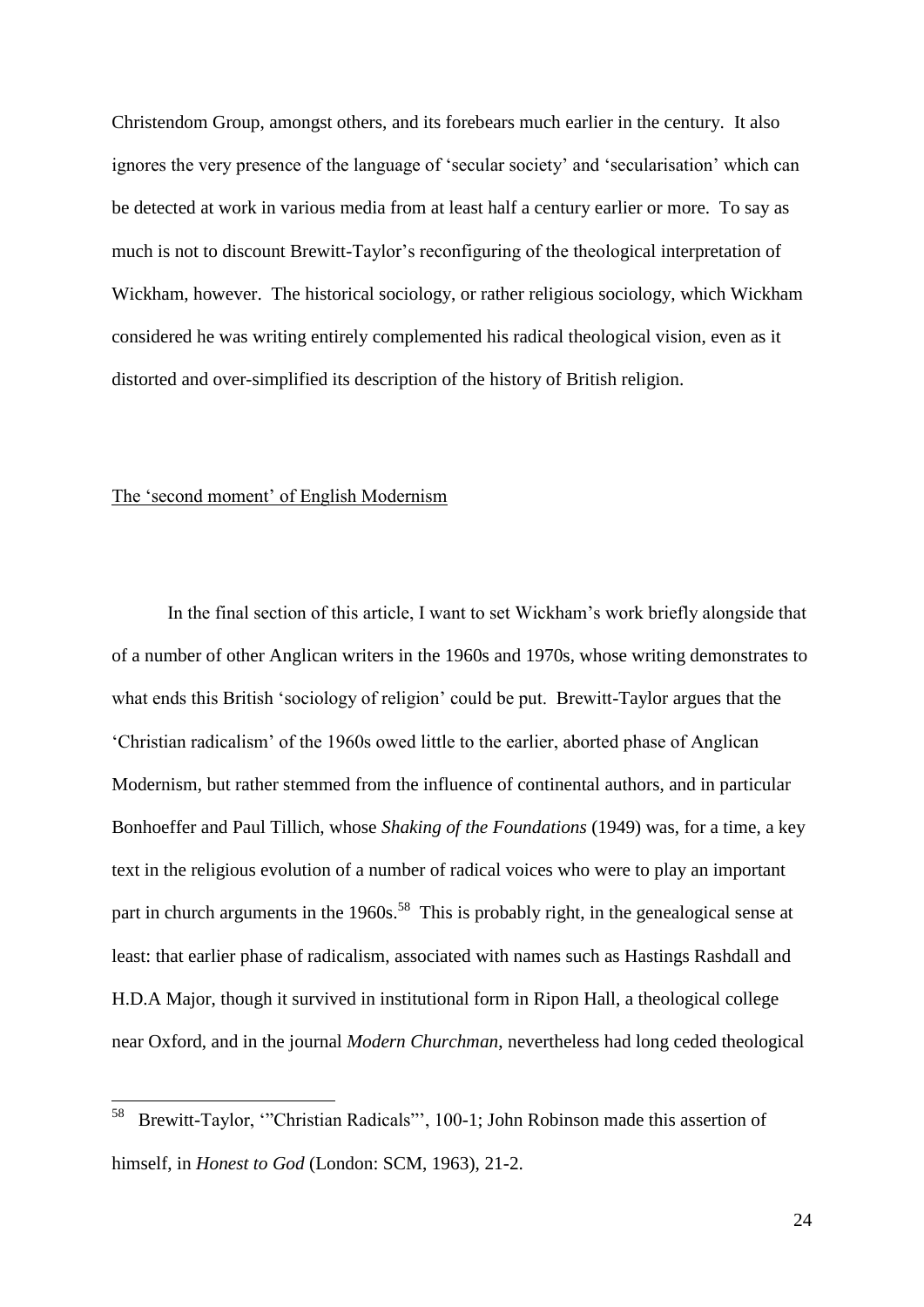influence to quite different, more orthodox or conservative voices such as William Temple, Oliver Quick and Michael Ramsey. There is little evidence that these new 'Christian radicals' read Rashdall, Major and others, or were strongly influenced by them.<sup>59</sup> And yet there were striking similarities –the same sense of an urgent need for a revision of traditional formulae, an impatience with Anglo-Catholic arguments on order and Evangelical arguments on soteriology, a conviction that changing situations in the world required radical doctrinal reformulation, amongst others. Though, as Brewitt-Taylor rightly avers, not only the source, but the eschatological infrastructure (a 'crisis' conviction probably owing much to Neo-Orthodoxy, via Bonhoeffer and others) of Christian radicalism was substantially different, nevertheless in relation to Anglican orthodoxy this appeared to be a new 'Modernist' moment.

Its institutional context was framed by running awareness of the pressures of decline. Perhaps the most powerful evidence of this were the succession of reports produced by the Church of England in an attempt to reconceive ordained ministry at a time when numbers of ordinands were declining rapidly. The Paul report, *The Deployment and Payment of the Clergy* (1964), assembled a formidable array of evidence behind the proposition that historians "have left us in no doubt that the decline in the influence of the Church is the other

<sup>&</sup>lt;sup>59</sup> I cannot be wholly confident of this assertion, however: David Edwards was a student at Westcott House in the early 1950s when Charles Raven was still active in Cambridge, and may very well have been aware of the work of the modernists through people such as Raven and John Burnaby.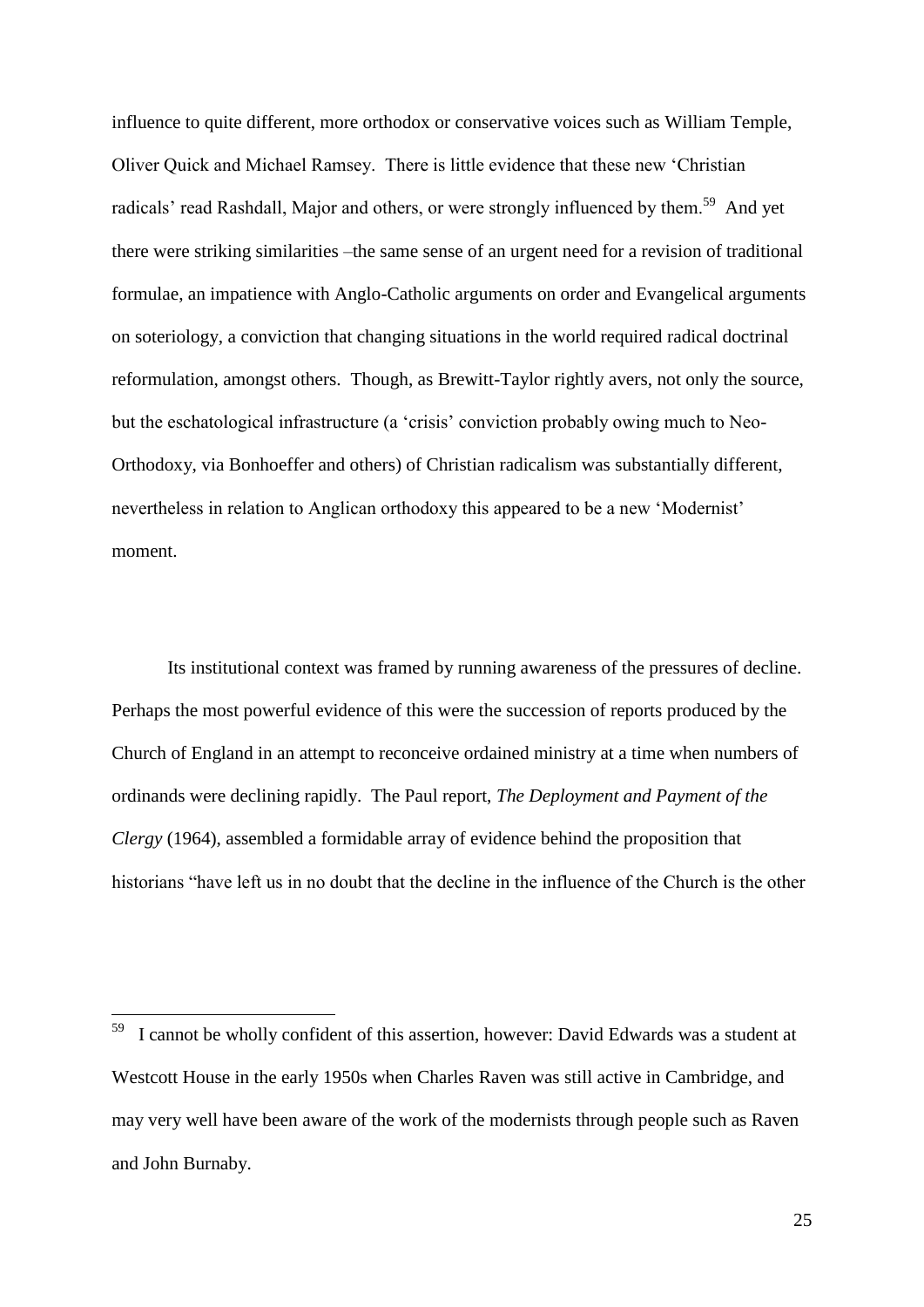side of the medal of the increasing secularisation of society".<sup>60</sup> Radical proposals for giving the Church more direct control over recruitment, deployment and pay followed, highlighted again by the urgent need of the Church to adapt to change.<sup>61</sup> Nearly twenty years later, the Tiller report on *A Strategy for the Church's Ministry* (1983) noted how Paul provided for expansion, but in fact the Church experienced contraction, from over 15,000 clergy in 1964 to 10,800 in 1983.<sup>62</sup> The 1960s and 1970s were years not only of falling congregational numbers, but of the closure of theological colleges, amalgamation of rural parishes, the closure and in some cases demolition of city-centre churches, and increasing experimentation with alternative models of ministry, including non-stipendiary ministry.

But, again as Brewitt-Taylor shows, the keynote of this 'second moment' of Anglican Modernism was not, at least initially, so much despair, as an almost apocalyptic conviction that the moment had arrived for radical change. The most famous exposition of this view was John Robinson's *Honest to God* (1963), a runaway bestseller which called for a new presentation and interpretation of Christian faith. Even here, however, remote as Robinson's radical theology might seem from the industrial preoccupations of Ted Wickham, the shadow

<sup>60</sup> L. Paul, *The Deployment and Payment of the Clergy* (London: CIO, 1964), 11; Hastings points out that, for all its thoroughness, its conclusions were "just wrong, based on gravely false assumptions": Hastings, *English Christianity*, 535.

<sup>61</sup> *Partners in Ministry, Being the Report of the Commission on the Deployment and Payment of the Clergy* (London: CIO, 1967).

<sup>62</sup> J. Tiller, *A Strategy for the Church's Ministry* (London: CIO, 1983), 17.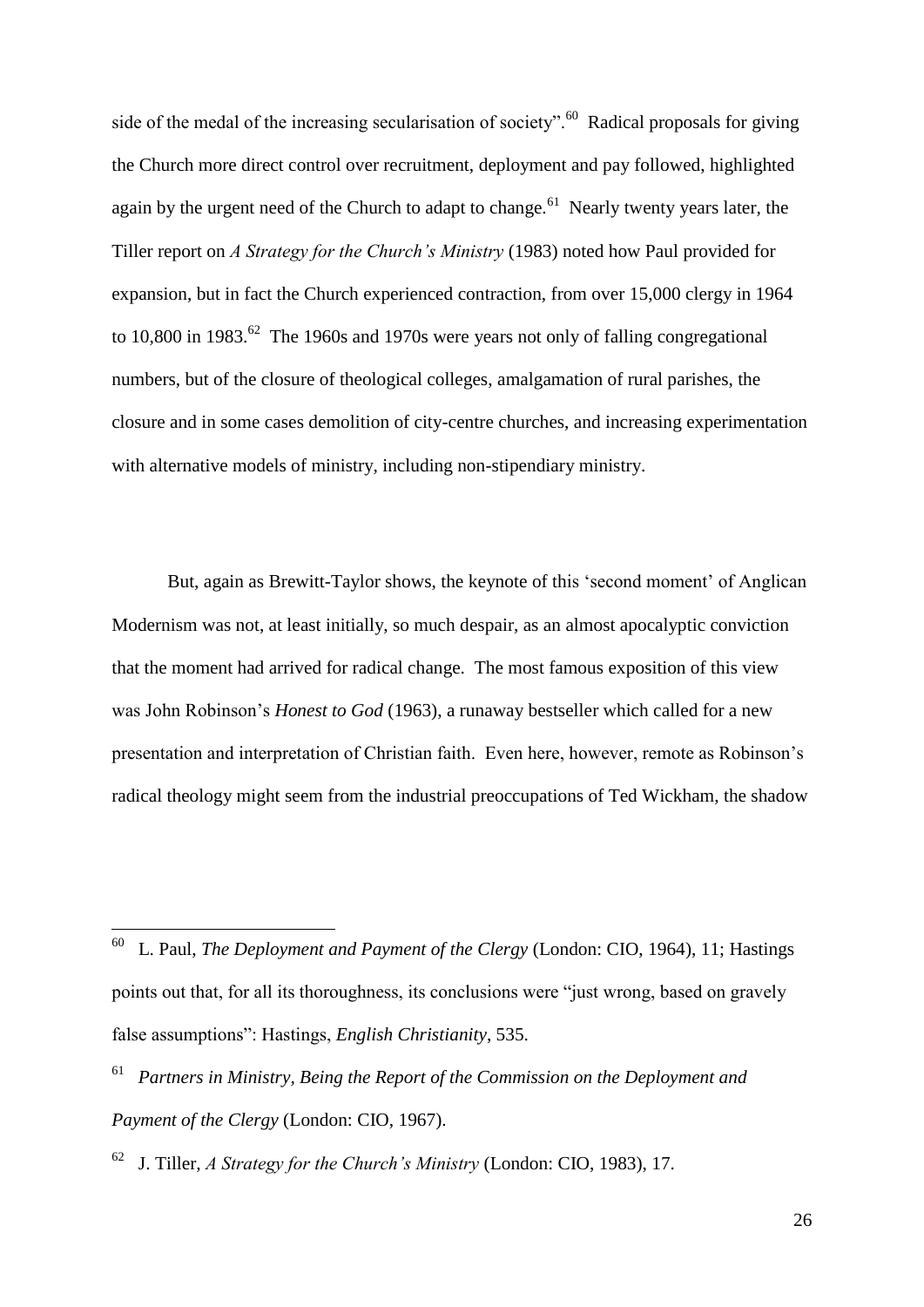of decline hung over the rhetoric of change. $63$  But it is with more mundane writers that we sense the abiding influence of the tradition of religious decline. David Edwards (b. 1929), for example, a prolific author who defended John Robinson and edited an influential collection of essays on the *Honest to God Debate* (1963), though himself a more moderate figure than some, essentially displayed the same conviction about the alienation of the masses from the churches as that held by Wickham: "[the churches] offend England not because they are too lively but because most of them seem to have been decaying over the last half-century".<sup>64</sup> He also displayed much the same commitment to radical reform of the Church.<sup>65</sup> In his many writings, Edwards repeated the broad generalisations about the downward trajectory of Christian belief and practice in Britain that we saw in the British tradition of social commentary.<sup>66</sup> Another example would be Trevor Beeson (b. 1926), Secretary of the 'Parish and People' movement in the early 1960s, and later editor of the radical Christian journal *New Christian*. 67 Again, as with Wickham and Edwards, Beeson advocated reform of church structures on the presumption of the Church's inability to adapt to modern society, and given its assumed failure in the preceding century and a half. He claimed that the Church of England was an institution "saddled with the burdens of conservatism and division, which made significant progress painfully slow, if not actually impossible".<sup>68</sup> Quoting Wickham in

64 D.L. Edwards (ed.), *The Honest to God Debate* (London: SCM, 1963), 15.

65 Edwards, *Honest to God Debate*, 15-7.

66 See, for example, D. Edwards, *The Church That Could Be* (London: SCM, 2002), 1-5; his main historical survey was *Christian England*, 3 vols (London: Collins, 1981-4).

67 Brewitt-Taylor, ""Christian Radicals"', 29.30.

68 T. Beeson, *The Church of England in Crisis* (London: David-Poynter, 1973), 23.

 $rac{1}{63}$  Robinson did actually refer to Wickham, but to his use of Bonhoeffer, a point which substantiates Brewitt-Taylor's argument: Robinson, *Honest to God*, 25.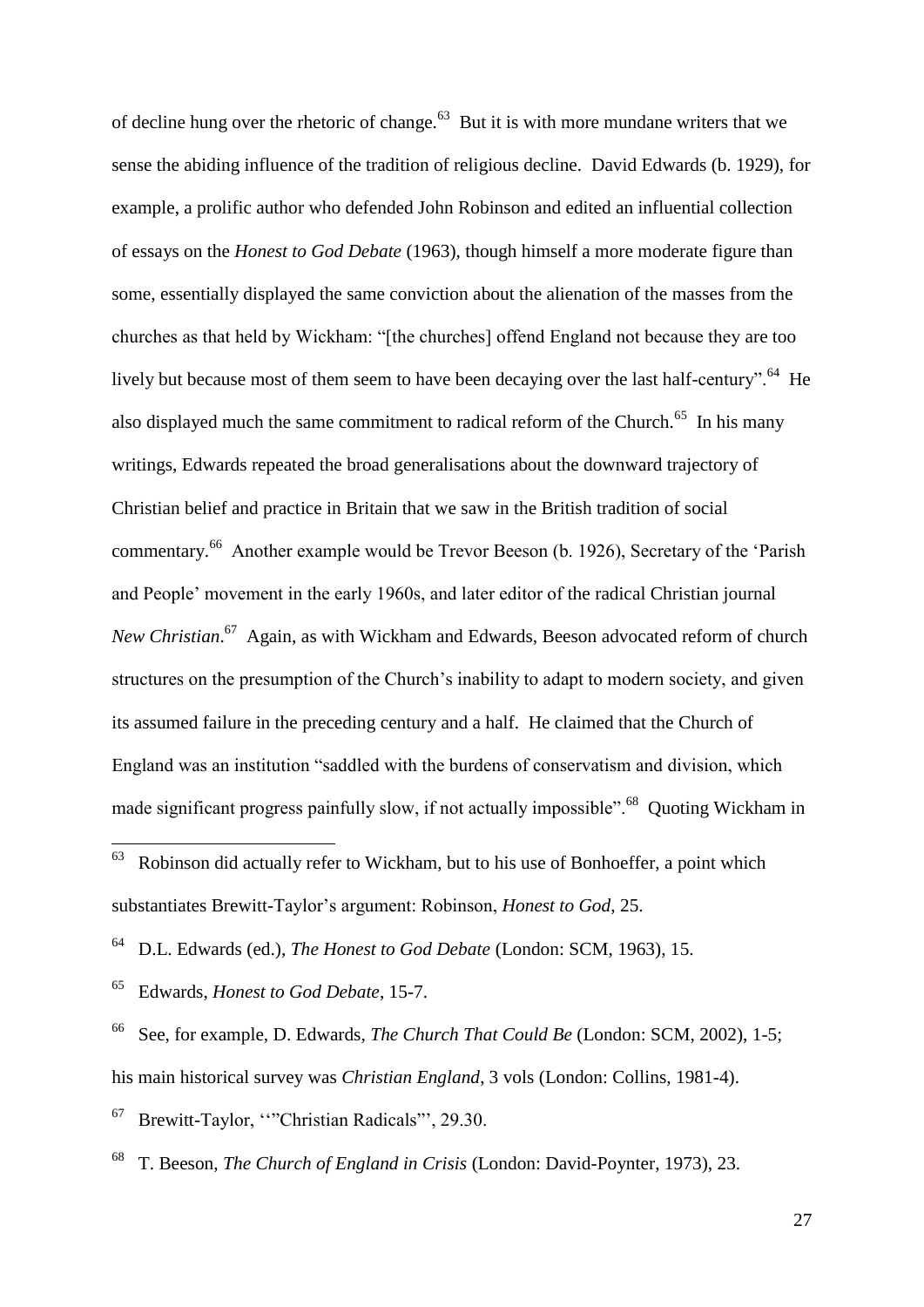his survey of the Church's problems, he suggested that whilst numerical decline might actually be good for the Church, producing a leaner and tougher body, it would require a radical reshaping of the Church's ministry, liturgy and life, and that could hardly be expected to happen "while those who remain in the church are condemned to operate a machine which belongs to another age".<sup>69</sup> Ironically, Beeson was later to have a ministry at the heart of the establishment, first at Westminster as a canon, and later as dean of Winchester, regretting many of the opinions he had voiced in the 1960s (not least his extraordinary proposal, not of course followed through, that the historic church of St Margaret's, Westminster, the 'parliamentary church', should be demolished as it no longer served a useful purpose).<sup>70</sup>

But it is not necessary to go simply to these modern 'Modernists' to see the imprint of the secularisation narrative embedded in the British tradition of sociology. Its effect was pervasive through all the main Christian denominations in Britain in the half-century after 1945, with the possible exception of Roman Catholics, who continued to experience growth in Britain until the 1960s.<sup>71</sup> The Congregationalist minister and industrial chaplain, Richard Taylor, paid tribute to Ted Wickham in his *Christians in an Industrial Society* (1961).<sup>72</sup> In a puzzling, bewildered late book even Roger Lloyd attempted to come to terms, not only with the fact of secularisation, but with the new currents of theological criticism which built on it, even paraphrasing Wickham himself to assert that "we have not lost the industrial worker, for

<sup>69</sup> Beeson, *Church of England in Crisis*, 58.

<sup>70</sup> T. Beeson, *Window on Westminster. A Canon's Diary 1976-1987* (London: SCM, 1998), 316.

<sup>71</sup> Green, *Passing*, 72-3.

<sup>72</sup> R. Taylor, *Christians in an Industrial Society* (London: SCM, 1961), 8.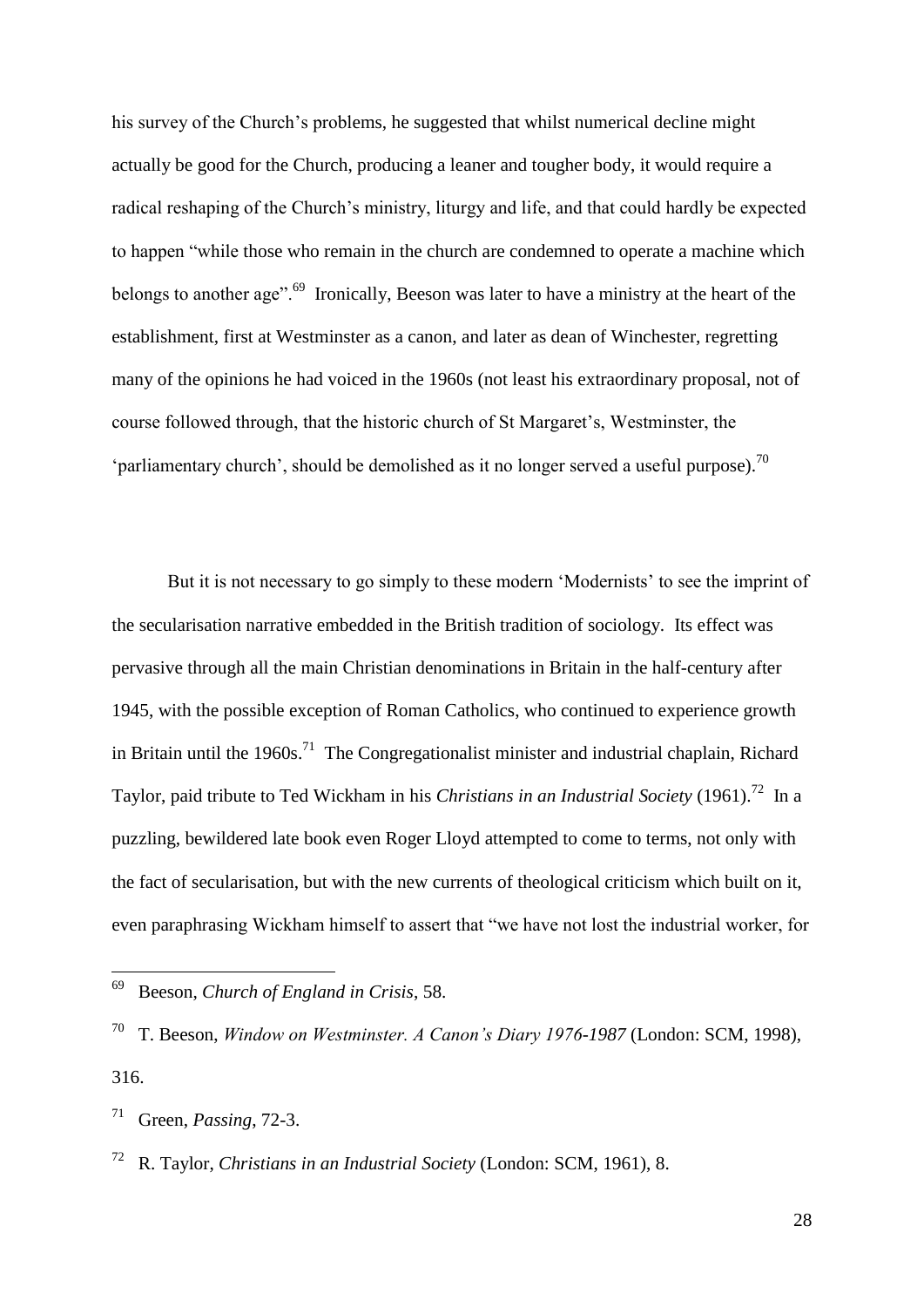we never had him…The humiliation of the Church has been statistically rubbed in by rows and rows of depressing figures".<sup>73</sup> The Evangelical Anglican David Sheppard, later to be a progressive bishop of Liverpool, assumed the same narrative of religion's inexorable fall in his foray into urban theology, *Built as a City* (1974), which, incidentally, made reference to the work of Boulard.<sup>74</sup> Perhaps the most famous, or notorious, statement of an Anglican social mission, *Faith in the City* (1985), with some historical nuance acknowledging the relative success of nineteenth-century Anglicanism, nonetheless repeated all the same broad, pessimistic assertions about secularisation, even paraphrasing (without referencing) Bryan Wilson to the effect that it was the process "whereby religious thinking, practice and institutions lose social significance".<sup>75</sup>

### Conclusion

The highly contested historiography of secularisation in modern Britain has been distorted or misled by a tendency to hyperbole on both sides of the debate. Those adhering to the common meta-narrative of secularisation have been persuaded to read countervailing evidence of the growth and persistence of religion as essentially a mere blip in the inexorable

 $\frac{1}{73}$ R. Lloyd, *Ferment in the Church* (London: SCM, 1964), 12-3.

<sup>74</sup> D. Sheppard, *Built as a City. God and the Urban World Today* (London: Hodder & Stoughton, 1974), 36-7 & 43-4.

<sup>75</sup> Archbishop of Canterbury's Commission on Urban Priority Areas, *Faith in the City. A Call for Action by Church and Nation* (London: CHP, 1985) , 31; cf. Wilson, *Religion in Secular Society*, 14.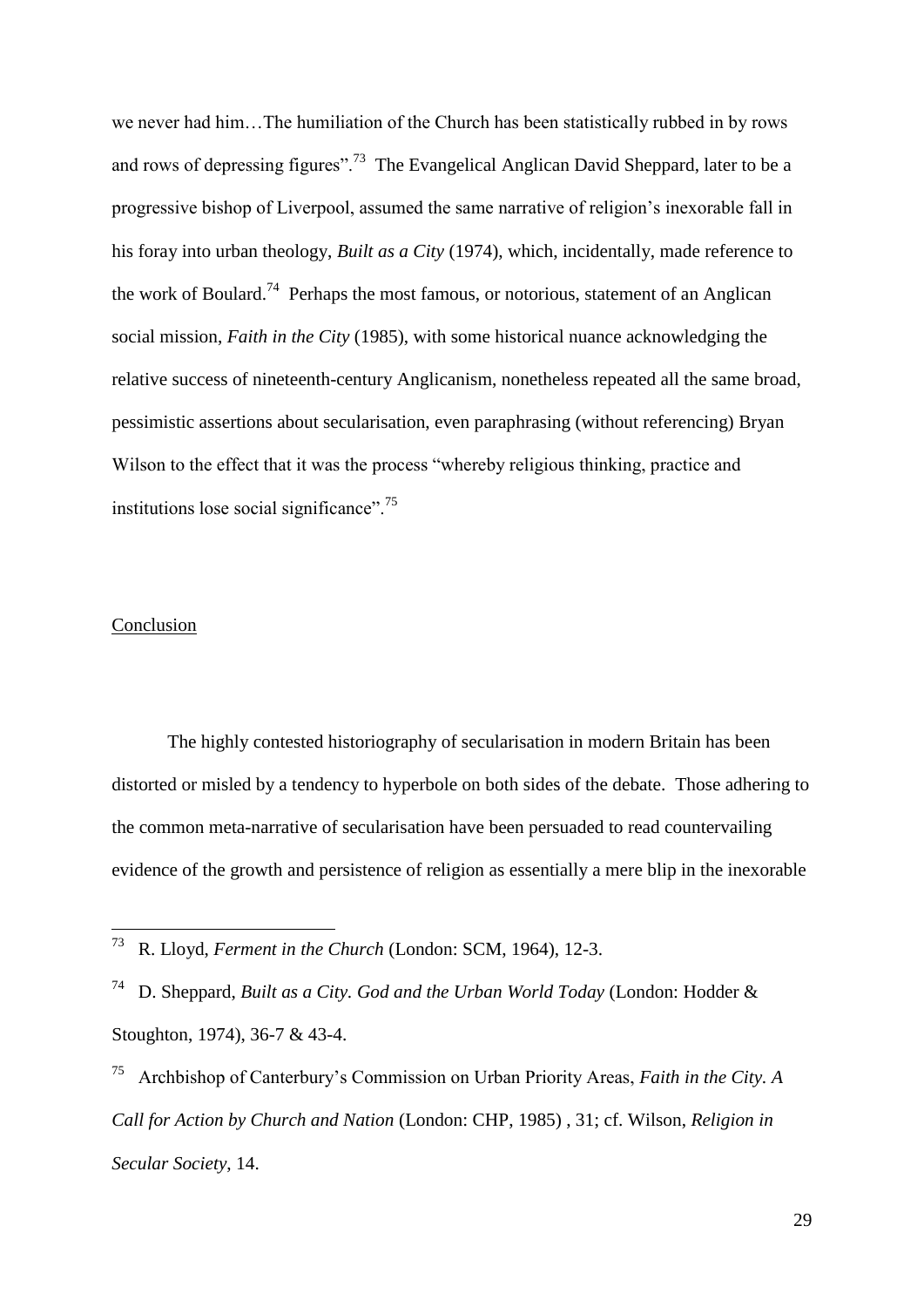downward curve. Those critical of conventional accounts of secularisation, on the contrary, have tended to play down clear evidence of institutional contraction and religious attenuation. Neither side has proved itself adept at acknowledging the sheer complexity of the question, and even the most impressive recent restatements, which have generally avoided the pitfalls of either extreme, including those of Callum Brown and Simon Green, are not without some problems. In this article I have described one of the means by which secularisation narratives came to be so powerful in the thinking of church people themselves in the post-war period, despite the paradox of seeming institutional survival and yet evidence of decline with which I began. I have adjusted the argument recently advanced by Sam Brewitt-Taylor that the idea of a 'secular society' was inserted in British theology by the influence of a radical, continental reading of eschatology. Whilst not disputing the persuasive case he makes for the theological influence, I have reasserted the corresponding and abiding influence of a British tradition of social commentary, tantamount in its day to an empirical sociology of religion, which retained at its core an assumption of Christianity's fading strength in industrial and modern urban society (and which, incidentally, was reinforced by fiction and by popular culture). As a historian, I can only note the force of conviction of these commentators, at the same time as indicating the many *lacunae* in their arguments. To do so comprehensively would, however, require an altogether different account from that which I have been able to offer here.

What may remain, however, is simply the question 'Why'? Laying to one side the theological arguments which reinforced the secularisation narrative, why did church people find the picture drawn by this British sociological commentary so persuasive? Part of the answer to that question lies in the observation, which is no more than an expansion of some comments above, that it was a *tradition* of commentary – deeply rooted, widely held,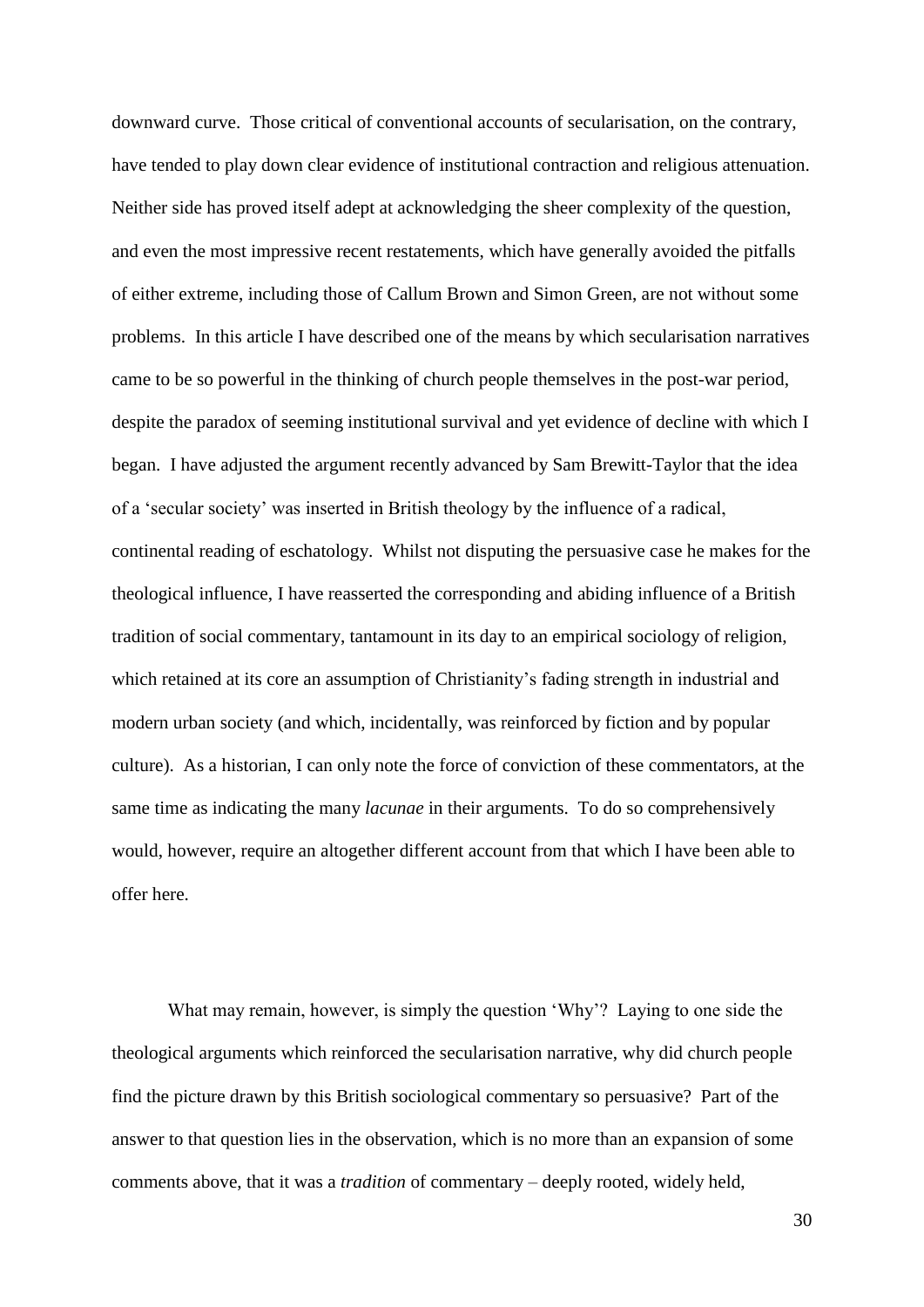embedded in popular well as 'high' culture, at once seemingly 'scientific' and at the same time morally freighted, making sense *both* of the real data gathered fitfully but extensively over a century or so *and* of the missiological imperatives of modern Christian soteriology, and owned or articulated by church people themselves as much as by non-believers. Put at its simplest, it was a tradition which was so pervasive that it might even be called a pathology, a sort of default in modern Christian thinking according to which traditional Christianity could not survive in the modern world unless it reformed and adapted. It was, I emphasize again, a tradition grounded in real, observable trends in modern society – in a solid set of observations about indices of religious practice, and in a practice of oral survey that lay at the heart of sociological practice as much as marketing. But for all that it also simplified and streamlined otherwise complex and variegated social processes, producing a readily digestible account of the trajectory of traditional religion in Britain. This suited Christian radicals of the kind analysed by Brewitt-Taylor, but it also suited Christian conservatives, who could use it to attack what they saw as the misplaced arguments and strategies of the 'liberals'. It was an argument of convenience, then, but to the extent that it simplified, it also occluded, overshadowing a series of developments in modern British society that were under way already by the 1960s but overlooked by many church commentators in that decade, including the effects of mass immigration from Christian communities in the Caribbean and from West Africa, the growth of the charismatic and Pentecostal movements, the resurgence of conservative Evangelicalism, and the divisive effects of arguments over the ministry of women and over sexual ethics.

# References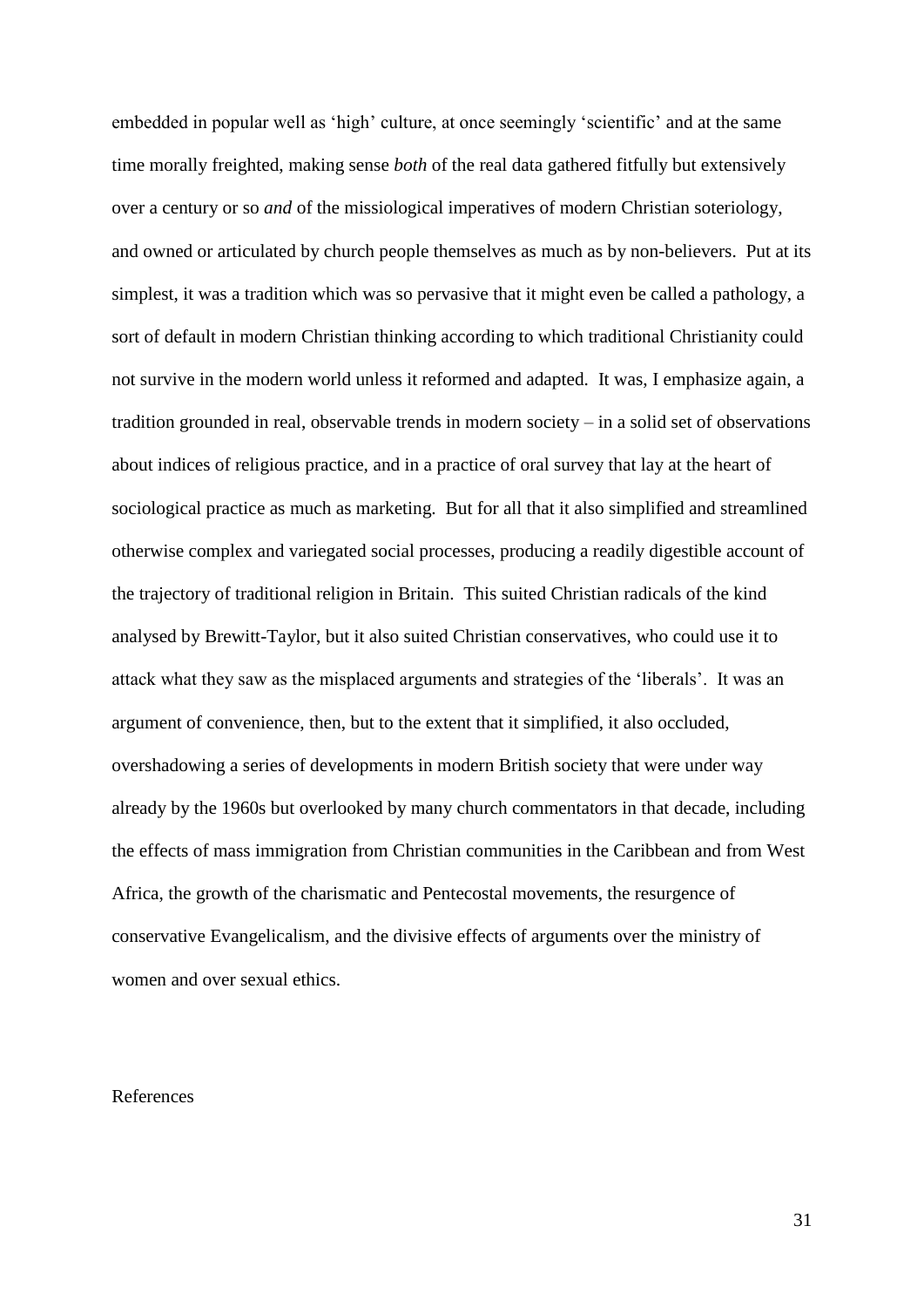- Archbishop of Canterbury's Commission on Urban Priority Areas, *Faith in the City. A Call for Action by Church and Nation* (London: CHP, 1985)
- P. Bagshaw, *The church beyond the church : Sheffield Industrial Mission, 1944-1994* (Sheffield: Industrial Mission in Yorkshire, 1994)

T. Beeson, *The Church of England in Crisis* (London: David-Poynter, 1973)

- , *Window on Westminster. A Canon's Diary 1976-1987* (London: SCM, 1998)

F.E.E. Bell, *At the Works. A Study of a Manufacturing Town* (London: Edward Arnold, 1907

N. Birnbaum, 'Nuffield Conference on the Sociology of Religion 24-27 March 1961',

*Archives de sociologie des religions*, 6e année, no. 11 (1961), 147-8

- C. Booth, *The Life and Labour of the People in London*, 3<sup>rd</sup> Series: *Religious Influences*, *vol. 5, South-East and South West London* (London: Macmillan, 1902)
- S. Brewitt-Taylor, '"Christian Radicalism" in the Church of England, 1957-70', unpub. DPhil. thesis, University of Oxford, 2012
	- , 'The Invention of a "Secular Society"? Christianity and the Sudden Appearance of Secularization Discourses in the British National Media, 1961-4', *Twentieth Century British History*, 24 (2013), 327-50
- C.G. Brown, *The Death of Christian Britain. Understanding secularisation 1800-2000* (London: Routledge, 2001)
- C. Calhoun, 'History and Sociology in Britain. A Review Article', *Comparative Studies in Society and History*, 29 (1987), 615-25
- R. Currie, A.D. Gilbert & L. Horsley, *Churches and churchgoers: patterns of church growth in the British Isles since 1700* (Oxford: Clarendon, 1977)
- V.A. Demant, *God, Man and Society. An Introduction to Christian Sociology* (London: SCM, 1933)
	- , *Theology of Society. More Essays in Christian Polity* (London: Faber, 1947)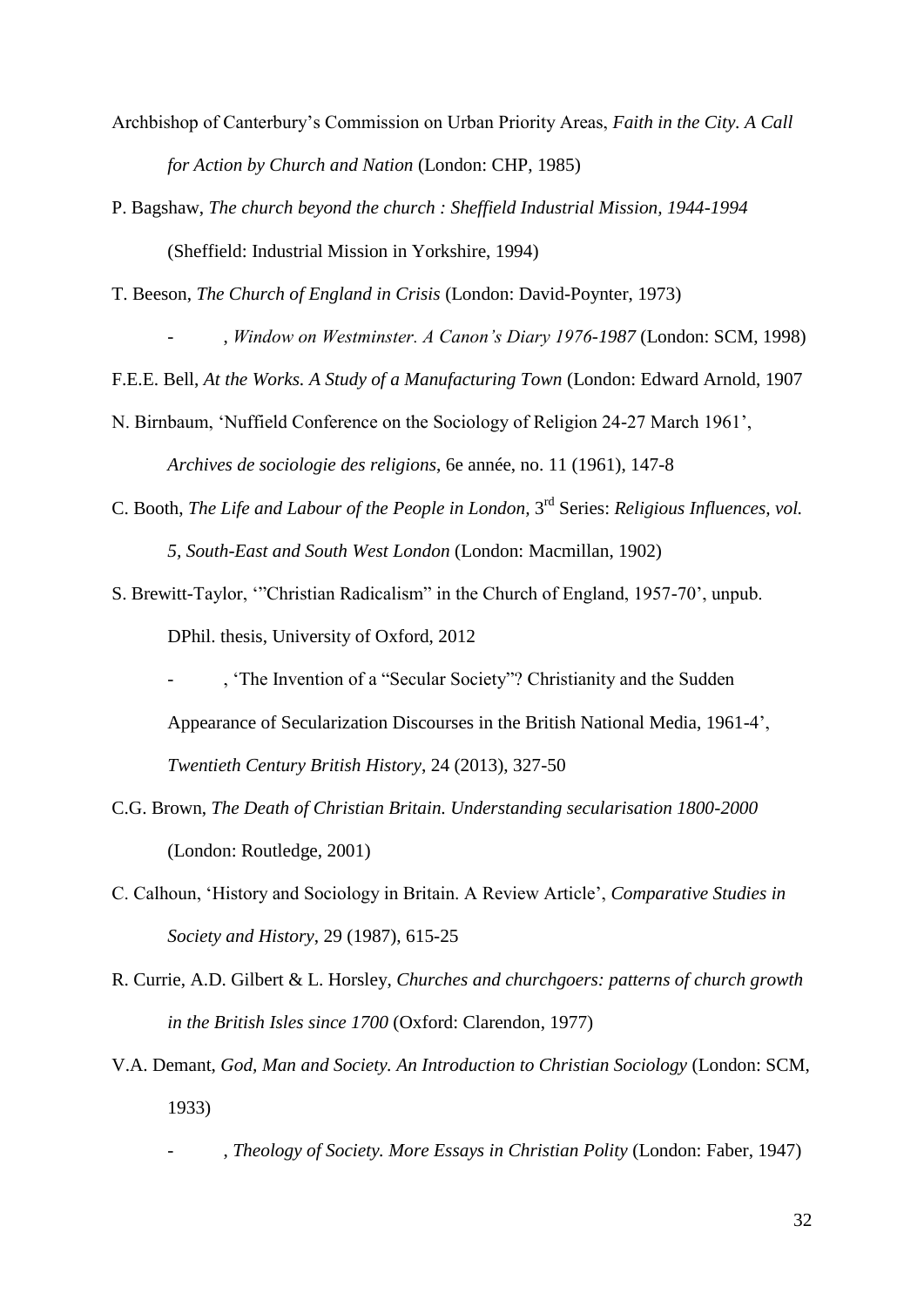- D.L. Edwards (ed.), *Priests and Workers. An Anglo-French Discussion* (London: SCM, 1961)
	- (ed.), *The Honest to God Debate* (London: SCM, 1963)
	- , *Christian England* (3 vols., London: Collins, 1981-4)
	- , *The Church That Could Be* (London: SCM, 2002)
- D. Erdozain, 'The secularisation of sin in the nineteenth century', *Journal of Ecclesiastical History*, 62 (2011), 59-88
- C.D. Field, 'Gradualist or Revolutionary Secularization? A Case Study of Religious Belonging in Inter-War Britain, 1918-1939', *Church History and Religious Culture*, 93 (2013), 57-93
- S.E. Finer, *The Life and Times of Sir Edwin Chadwick* (London: Methuen, 1952)
- S. Fuller, 'A Very qualified success: the case of Anthony Giddens and British sociology', *Canadian Journal of Sociology*, 25 (2000), 507-16
- A.D. Gilbert, *Religion and Society in Industrial England. Church, Chapel and Social Change 1740-1914* (London: Longmans, 1976)
- S.J.D. Green, *The Passing of Protestant England. Secularisation and Social Change c.1920- 1960* (Cambridge: Cambridge University Press, 2011)
- J. Harris, *Unemployment and politics: A study in English social policy, 1886-1914* (Oxford: Clarendon, 1972)
- A. Hastings*, A History of English Christianity 1920-1985* (new edn., 1987, London: Collins, 1986)
- M. Hill, *A Sociology of Religion* (London: Heinemann, 1973)
- N. Hubble, *Mass Observation and Everyday Life* (Basingstoke: Palgrave, 2006)
- K.S. Inglis, *The Churches and the Working Classes in Victorian England* (London: Routledge, 1963)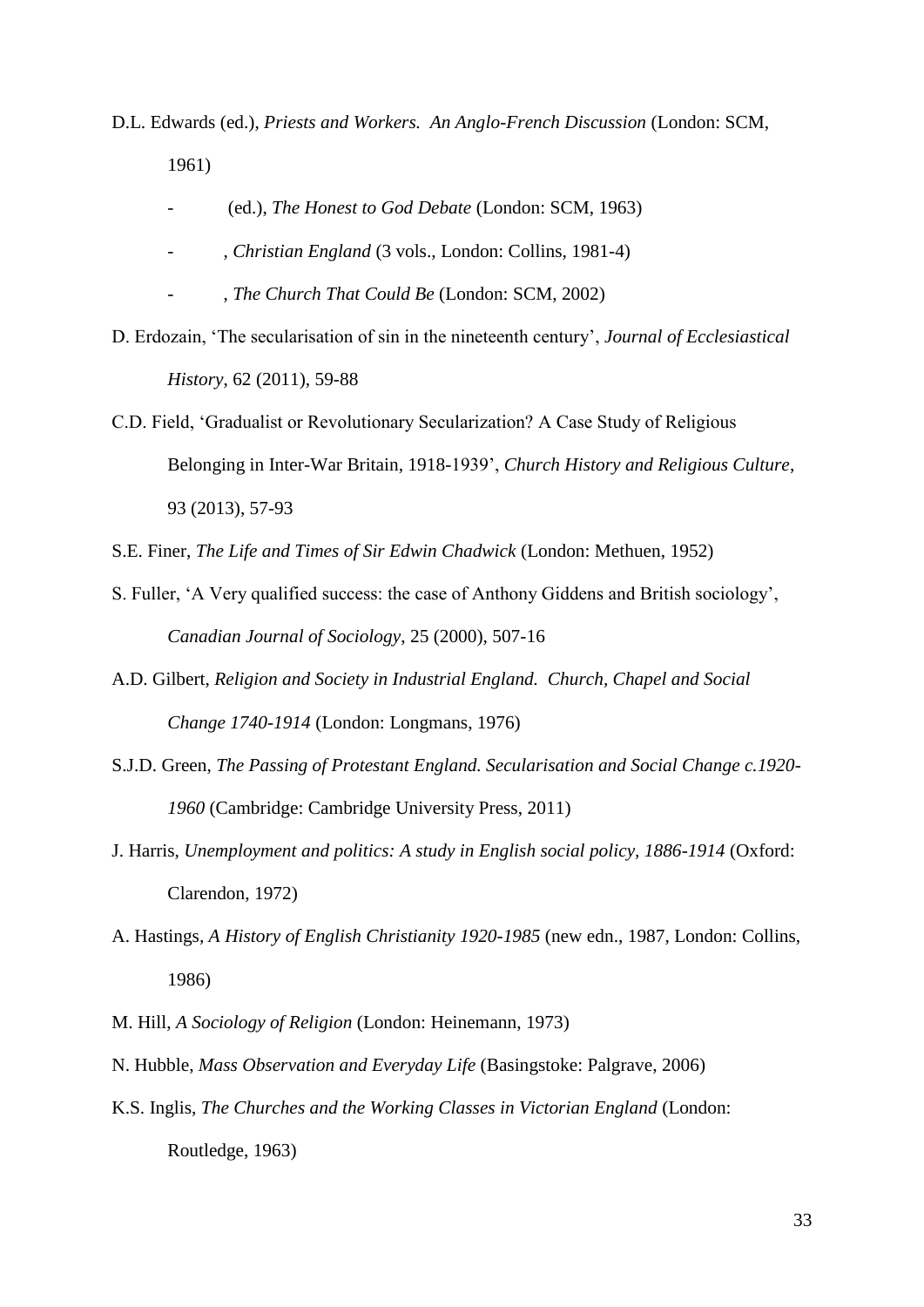- I. Jones, *The Local Church and Generational Change in Birmingham 1945-2000* (Woodbridge: Boydell, 2012)
- P.D'A. Jones, *The Christian Socialist Revival 1877-1914: Religion, Class and Social Conscience in Late Victorian England* (Princeton: Princeton University Press, 1968)
- H. Kaye, *The British Marxist Historians – an Introductory Analysis* (Cambridge: Polity, 1984)

R.A. Kent, *A History of British Empirical Sociology* (London: Gower, 1981)

- H. Llewellyn Smith & A.L. Bowley, *The New Survey of London Life and Labour* (9 vols., London: King, 1930-5)
- R. Lloyd, *The Church of England in the Twentieth Century* (2 vols., London: Longmans, 1946-50)
	- , *The Church and the Artisan Today* (London: Longmans, 1952)
	- , *Ferment in the Church* (London: SCM, 1964)
- D. Lyon, 'The Idea of a Christian Sociology: Some Historical Precedents and Current Concerns', *Sociological Analysis*, 44 (1983), 227-42

D.H. McLeod, *Class and Religion in the Late Victorian City* (London: Croom Helm, 1974)

- J. Mantle, *Britain's First Worker Priests: Radical Ministry in a Post-War Setting* (London: SCM, 2000)
- D. Martin, 'Towards eliminating the concept of Secularization', in J. Gould (ed.), *The Penguin Survey of the Social Sciences* (Harmondsworth: Penguin, 1965), 169-82
	- , *The Future of Christianity. Reflections on Violence and Democracy, Religion and Secularization* (Farnham: Ashgate, 2011)

C.F.G. Masterman, *The Condition of England* (London: Methuen, 1909)

J.N. Morris, 'Church and People Thirty-Three Years on: A Historical Critique', *Theology*, 94 (1991), 92-101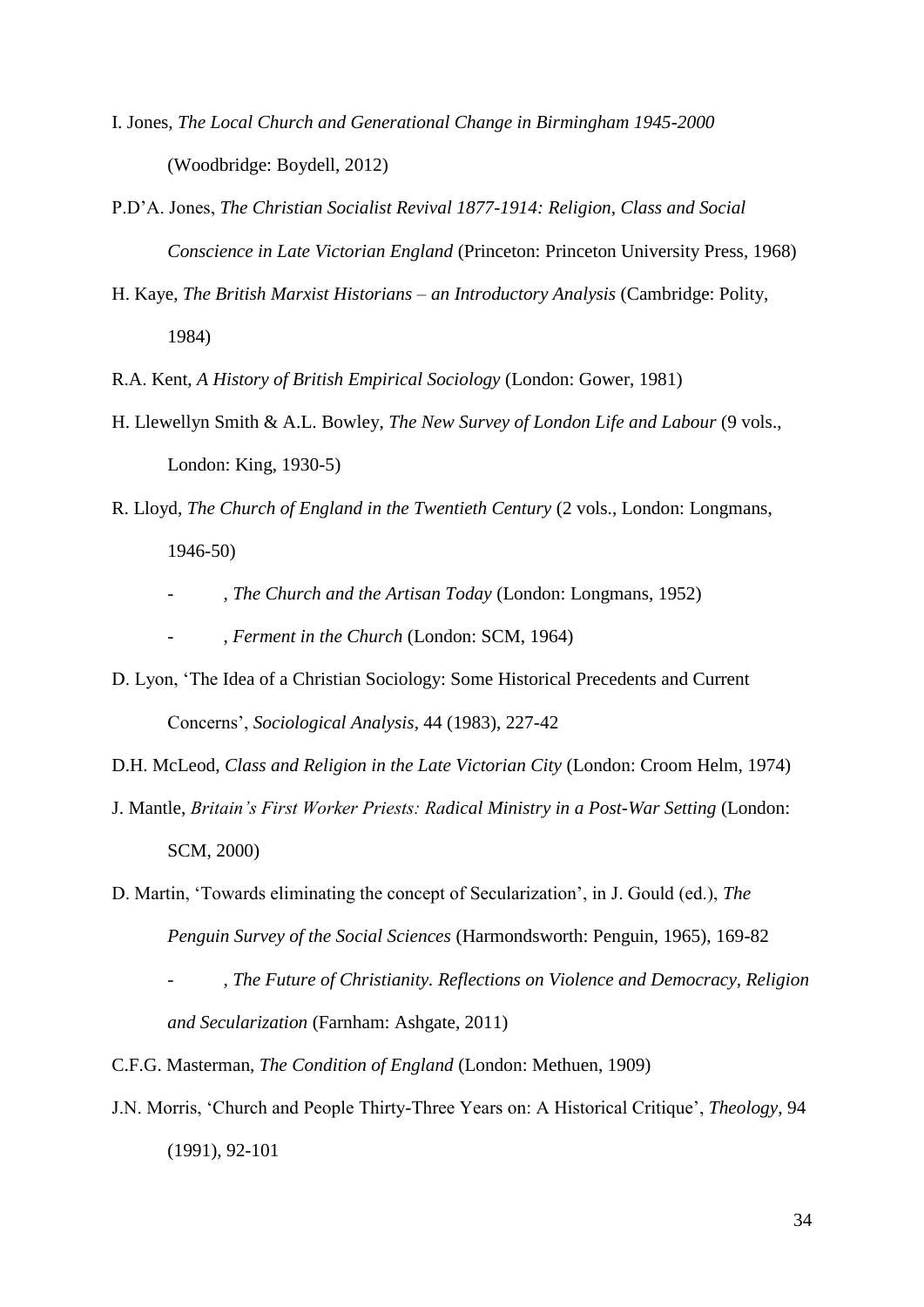- , *F.D. Maurice and the Crisis of Christian Authority* (Oxford: OUP, 2005)
- , 'Secularization and Religious Experience: Arguments in the Historiography of Modern British Religion', *Historical Journal* (2012), 195-219
- , 'Religion', in C. Williams & A. Croll (eds), *The Gwent County History, 5. The Twentieth Century* (Cardiff: University of Wales Press, 2013), 241-58
- E. R. Norman, *Church and Society in England 1770-1970. A Historical Study* (Oxford: Clarendon, 1976)
- M. Northcott, *The church and secularisation : urban industrial mission in north east England* (Frankfurt am Main: Lang, 1989)
- *Partners in Ministry, Being the Report of the Commission on the Deployment and Payment of the Clergy* (London: CIO, 1967)
- L. Paul, *The Deployment and Payment of the Clergy* (London: CIO, 1964)
- J. Rex, 'British Sociology 1960-80 An Essay', *Social Forces*, 61 (1983), 999-1009
- J. Robinson, *Honest to God* (London: SCM, 1963)
- C.F. Rogers, 'Sociology and Pastoral Theology', in *The Economic Review*, 21 (1911), 28-41
- J. Rowe, *Priests and Workers. A Rejoinder* (London: DLT, 1965)
- B. Seebohm Rowntree & G.R. Lavers, *English Life and Leisure. A Social Study* (London: Longmans, 1951)
- D. Sheppard, *Built as a City. God and the Urban World Today* (London: Hodder & Stoughton, 1974)
- M.A. Smith, *Religion in Industrial Society. Oldham and Saddleworth 1740-1865* (Oxford: Clarendon, 1994)
- K.D.M. Snell & P.S. Ell, *Rival Jerusalems. The Geography of Victorian Religion* (Cambridge: Cambridge University Press, 2000)
- R. Taylor, *Christians in an Industrial Society* (London: SCM, 1961)